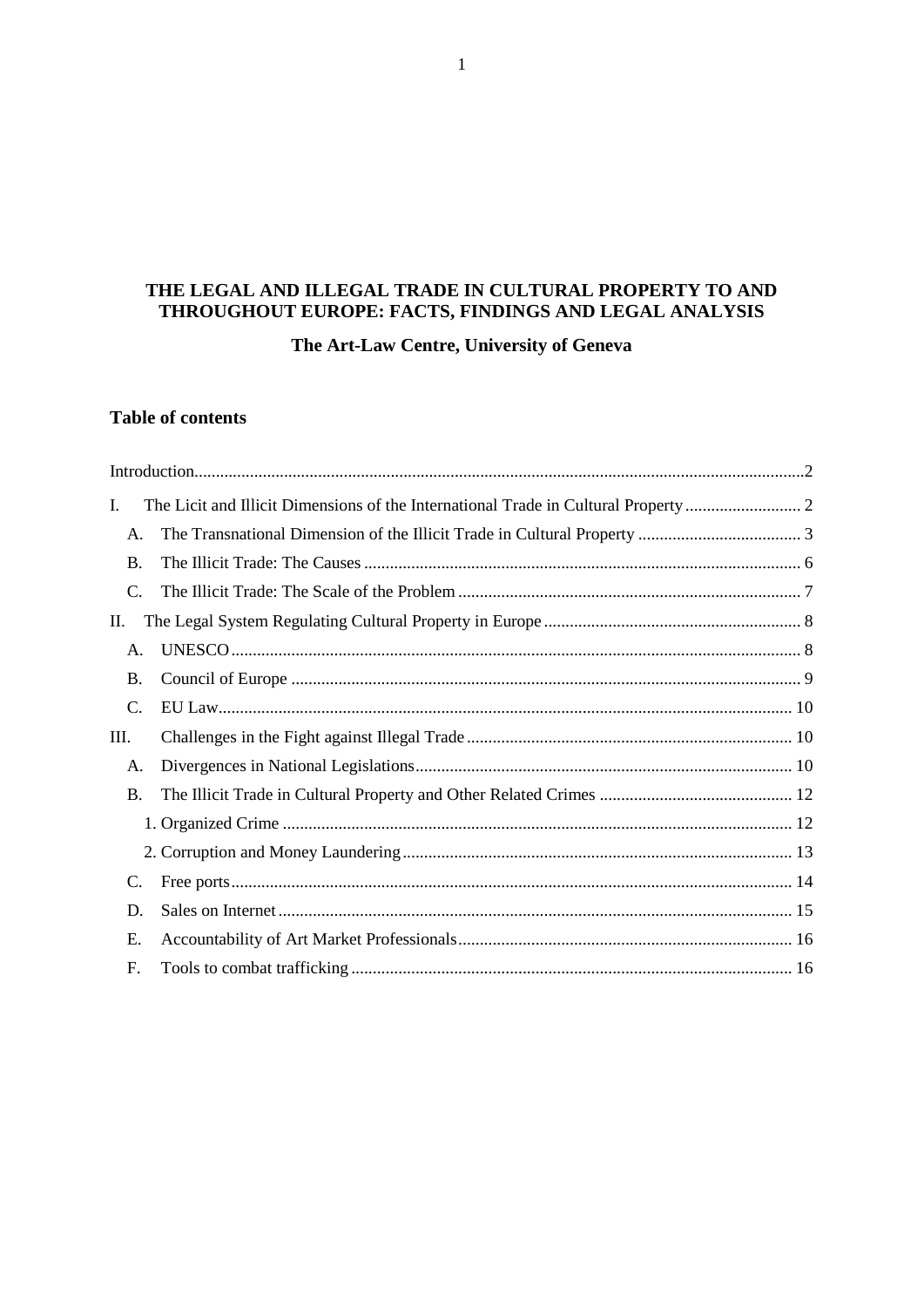### **I. Introduction**

<span id="page-1-0"></span>At UNESCO's request, the University of Geneva Art- Law Centre has performed the present review of *The legal and illegal trade in cultural property to and throughout Europe: Facts Findings and legal Analysis*. It is meant to be used as a background document for the project *Engaging the European Union in the fight against illicit trafficking in cultural property*.

We start by reviewing the licit and illicit dimensions of the trade in cultural property (II), before assessing the present legal regime in Europe (III) and discussing the challenges faced and possible answers (IV).

The present report should be considered as work in progress and the authors would greatly appreciate receiving any comment relating to its contents from the participants to the project.

#### <span id="page-1-1"></span>**II. The Licit and Illicit Dimensions of the International Trade in Cultural Property**

The international market for art and cultural property is an ever increasing one. Buyers are willing to purchase works of art and antiquities in galleries, antique shops and at auction.<sup>1</sup> According to the TEFAF Art Market Report 2017, in 2016 the art market generated about US\$45 billion of global sales, up 1.7 percent compared to 2015.<sup>2</sup>

Europe is the largest art market in the world in terms of sales made through auctions, private sales and dealers, and in terms of recorded cross border trade of artworks. Europe is thus the largest global exporter of artworks, totalling US\$14.59 billion, and the second largest in terms of imports after the United States, with US\$11.5 billion of art and antique imports into and between European countries.<sup>3</sup> Over half of this was into the United Kingdom (with \$6.275 billion in value). The next largest trading country is Switzerland with 6% of global trade. France counts 5%, whereas Germany counts 3%. Trade with Italy represents 1.5% of global trade, and Austria, Belgium, Spain and The Netherlands each roughly  $0.5\%$ <sup>4</sup>

Paradoxically, it is this worldwide interest that generates risks and threats for the integrity of cultural property. Indeed, the increasing demand for works of art and antiquities not only results in the development of a healthy art market with an international dimension. It is also the cause of the illicit trafficking in cultural materials resulting from the theft from museums, private collections, and religious buildings, and the irremediable looting and destruction of archaeological sites or the pillage from buildings and monuments.

Theft is universally recognized as an offence to be subject to criminal sanction. It can be defined as the act in which property belonging to another is taken without that person's consent. Being a generic term, theft comprises any intentional and fraudulent taking of property, regardless of whether the taking occurred with violence or threat of violence (robbery) or with trespass (burglary) or not. The notion of theft applies to the taking of property belonging to private persons, be they natural or legal persons (such as collectors or private galleries), as well as to States or State-controlled institutions (such as public museums or archives). In the same vein, objects can be stolen by individuals as well as by States.

<sup>1</sup> Deloitte, *Art & Finance Report 2016*, 16, available at: [https://www2.deloitte.com/lu/en/pages/art](https://www2.deloitte.com/lu/en/pages/art-finance/articles/art-finance-report.html)[finance/articles/art-finance-report.html.](https://www2.deloitte.com/lu/en/pages/art-finance/articles/art-finance-report.html)

<sup>2</sup> Pownall A.J.R., *TEFAF Art Market Report 2017*, 2017, p. 12.

<sup>&</sup>lt;sup>3</sup> Ibid., pp. 72-73.

 $<sup>4</sup>$  Ibid., p. 75.</sup>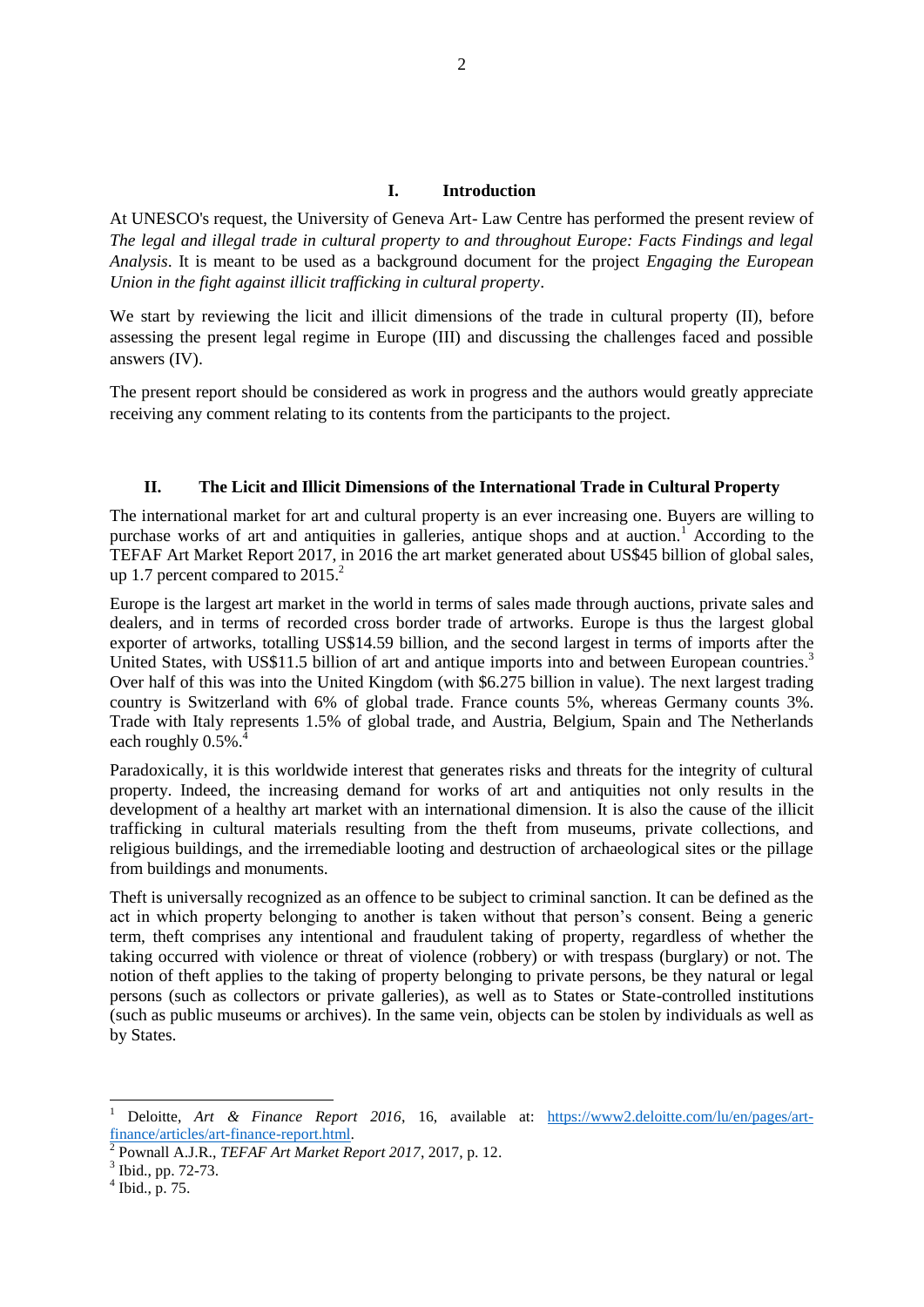The illicit removal of cultural property relates to two similar phenomena. First, it refers to the unauthorized and unscientific looting of archaeological sites by clandestine excavators. Many art-rich countries provide laws that require archaeological excavations to be authorized through an administrative process. As part of the same problem, this offense addresses the situation whereby a cultural object has been excavated by duly authorised personnel in compliance with existing legislation, but it has not been delivered by them to the competent body. Second, the illicit removal refers to the forced dismemberment of cultural property (such as statues, frescoes and friezes) from monuments, buildings or sites. With respect to the first case, it should be mentioned that the legislation of many States establishes that ownership of archaeological objects is vested *ipso iure* in the State, regardless of whether such objects have been previously possessed, documented or inventoried by State officials. The fact that most national laws (patrimony laws) establish the principle of the State's ownership in such clear terms entails that the person removing an archaeological object without permission can be prosecuted as a thief, and that the property found by a chance finder can be forfeited to the State if the finder fail to comply with his/her obligation to declare the find to the competent State authorities. Therefore, the State whose patrimony has been impoverished due to theft is treated similarly to a dispossessed individual collector. The primary function of these laws is to deter the clandestine excavation of archaeological sites by making looted antiquities unsaleable and to punish the looters.<sup>5</sup>

<span id="page-2-1"></span>Illicit exportation refers to the smuggling of cultural property in breach of the legislation of the exporting country. Many States have adopted laws prohibiting or restricting the export of cultural property. These laws either prohibit the exportation of items that have been designated as belonging to the inalienable cultural heritage of the State, or allow the (definitive or temporary) exportation of other objects provided that the exporter obtains an authorization by the competent national authorities in accordance with the law of the State from which the cultural property is being exported. Export controls not only apply to artefacts inscribed in the patrimony of the State, but also to objects that are in private ownership. There may be the case that the legitimate owner of a cultural object decides to secretly smuggle it out of the country in order to reap the profit that he/she could not obtain on the national art market. Although legally owned by someone other than the State, certain items can be subject to normative restrictions on movement. If an artefact is legally sold to another person and transferred from the country of origin without appropriate permission, the export is deemed illicit. Generally speaking, these export regulations do not affect the ownership title of cultural property as their purpose is simply to avoid the restriction in their movement.

These offenses are often combined. In effect, stolen or illegally removed objects are commonly exported abroad. In addition, the three infractions described above are often associated to other illicit conducts. These include the falsification or the tampering with documents in order to deceive and induce customs agents or other officials to believe that cultural property has a licit provenance and that can legitimately be exported. Moreover, the illicit trade can result from cybercrime offences, ie offences 'committed by means of a computer system or network'.<sup>6</sup> This is the case of art objects which have been stolen or illicitly excavated and then put on sale online.

### <span id="page-2-4"></span><span id="page-2-3"></span><span id="page-2-2"></span>**A. The Transnational Dimension of the Illicit Trade in Cultural Property**

<span id="page-2-0"></span>Many disputed cases points to the transnational nature of the illicit trafficking in cultural objects. The convictions of Giacomo Medici,<sup>7</sup> Frederick Schultz and Jonathan Tokeley-Parry,<sup>8</sup> and Subhash

<sup>5</sup> Ulph J. and Smith I., *The Illicit Trade in Art and Antiquities*, Oxford: Hart, 2012, 86.

<sup>6</sup> INTERPOL, Office of Legal Affairs, *Countering Illicit Trade in Goods: A Guide for Policy-Makers*, Legal Handbook Series, 10.

Giacomo Medici was arrested in 1997, found guilty of dealing in stolen goods in 2004, and sentenced to 10 years in jail. His appeal was rejected in December 2011. Isman F. and Harris G., 'Smuggler's Final Appeal Fails', *The Art Newspaper*, No. 233, March 2012. For a full account of this case see Watson P. and Todeschini C., *The Medici Conspiracy*, New York: Public Affairs, 2006.

<sup>8</sup> Within a larger criminal network, UK-based restorer Jonathan Tokeley-Parry disguised Egyptian antiquities as touristic souvenirs to facilitate their transport, and he forged documentation from a non-existent collection to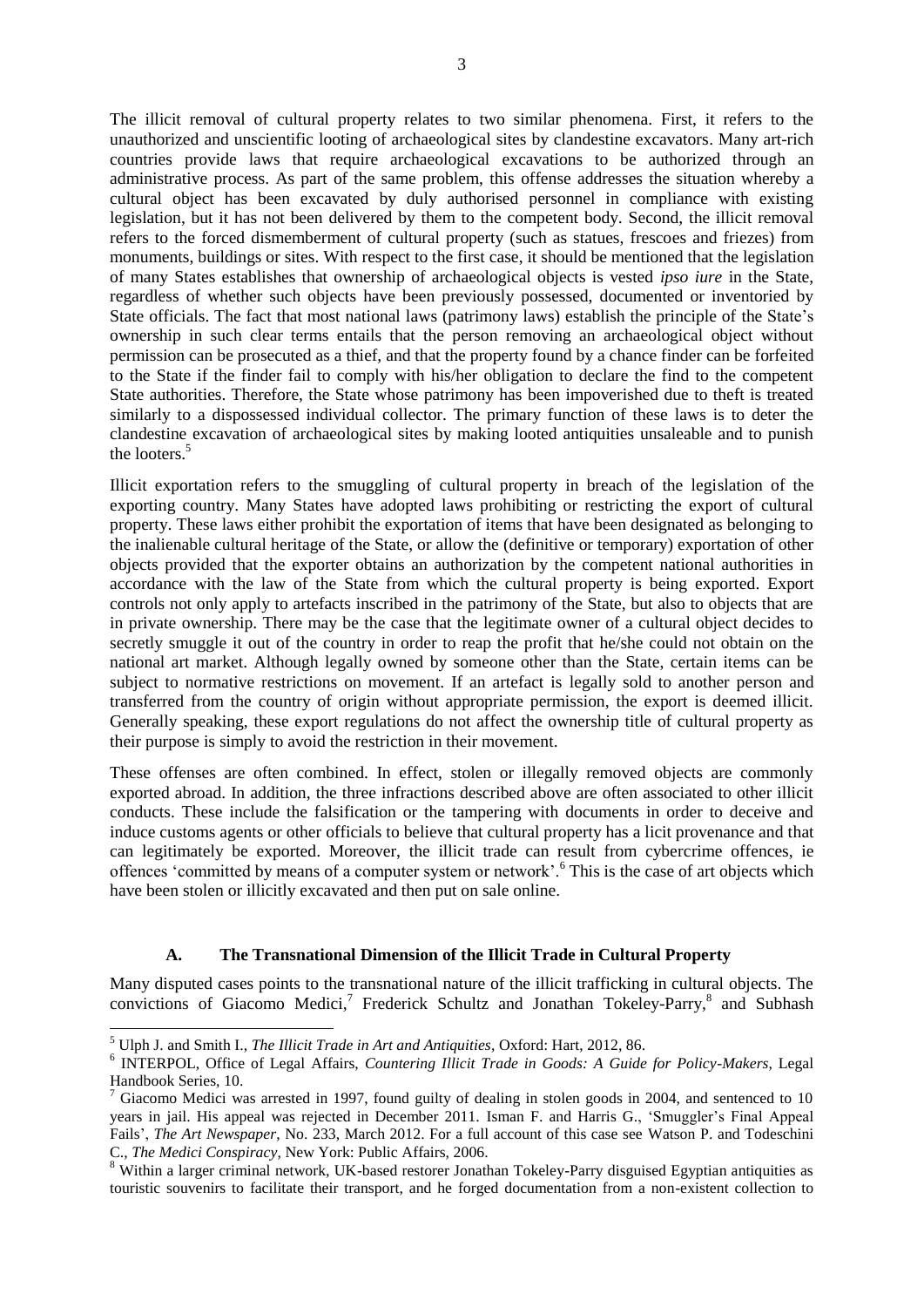<span id="page-3-1"></span>Kapoor<sup>9</sup> demonstrate that the trafficking in antiquities stretches from local bands of thieves to auction houses and other art trade enterprises in Europe, the United States and Asia. The most common structure of the transnational illicit antiquities trade is that of a market supply chain or network of local small-scale looters, intermediaries (who work as smugglers, handlers or connectors) and buyers that works as follows: bandits loot artefacts; objects are often cut into smaller pieces to facilitate transport, marketability and profit; the pieces are exported to States where title laundering occurs, where false documents are prepared, or where the objects remain hidden away in storage sites until they are deemed to be ripe for sale; finally, the pieces are shipped out to Europe or elsewhere to dealers or other intermediaries, who sell them on the global art market to collectors, auctioneers and museums. Corrupt officials, restorers and other experts might assist the trade. This *modus operandi* is possible because of the art's market opacity. Moreover, convincing evidence also demonstrates that cultural assets are looted on 'commission': dealers or collectors choose artefacts to be looted in art-rich countries, directly or through intermediaries; bandits loot artefacts as per instructions; then the objects follow the usual route. $10$ 

<span id="page-3-0"></span>Three points must be stressed about the transnational nature of the illicit trade in cultural property:

1. First, thieves and smugglers are well aware of the differences, gaps or weaknesses in the law of the different countries, and seek to exploit them in order to increase profits, confound law enforcement efforts and hence lower their chances of being caught. This is demonstrated by the fact that misappropriated artefacts are frequently moved to countries where they can be concealed from police, customs and border officers, where tainted titles can be laundered in ways that pre-empt restitution claims, and where they can be sold legally, either to individuals, institutional collectors or art trade companies. For example, thieves and smugglers tend to send wrongfully taken objects to civil law countries where the protection of good faith purchasers and the security of commercial transactions are favoured over the interests of dispossessed owners. The principle underlying these preferences is captured by the French expression '*en fait de meubles, la possession vaut titre*'. In States such as France and Switzerland the rules on the protection of *bona fide* purchasers establish that once the possessor has satisfied the good faith requirement and the statutory time-period has expired, the possessor acquires good title, while the original owner loses the right to recover. The fact that the seller – possibly the thief – did not have such a title is immaterial. Conversely, common law jurisdictions follow the *nemo dat quod not habet* principle (no one can transfer title on stolen property). Accordingly, the mere fact that a person acquires a stolen object in good faith does not extinguish the title of the true owner, and gives the purchaser neither a valid title, nor the right to receive compensation. Thus, common law jurisdictions maintain the title of stolen property in the original owner. This means that the purchaser of cultural property, whether in good faith or not, is vulnerable to a restitution claim by the true owner at any time.<sup>1</sup>

2. In addition, wrongfully taken cultural property normally moves from 'source nations' towards 'market nations'.<sup>12</sup> Although many States may fall into both groups, these two categories accurately reflect the current dynamics of the international trade in art. Source nations are rich in cultural materials and focus on the protection and on the integrity of the national patrimony. It is for these

 $\overline{a}$ 

facilitate their sale by US-based Frederick Schultz, one of New York's most prominent art dealers. For a full account see Ulph and Smith, supra n. [5,](#page-2-1) 93-95.

<sup>&</sup>lt;sup>9</sup> Kapoor was arrested in Germany in 2011 and extradited to India in 2012, where he awaits trial for overseeing a global smuggling ring to move antiquities from India, Pakistan and Afghanistan to market countries, particularly the United States. US authorities uncovered nearly US\$100 million worth of antiquities at his Manhattan gallery. Seiff S., 'How Countries Are Successfully Using the Law to Get Looted Cultural Treasures Back', *ABA Journal*, 1 July 2014.

<sup>&</sup>lt;sup>10</sup> Conklin J.E., *Art Crime*, Westport: Praeger, 1994, 11-12; and Hardy S.A., 'Is Looting-To-Order "Just a Myth"? Open-Source Analysis of Theft-To-Order of Cultural Property', *Cogent Social Sciences*, 2015, 1.

<sup>&</sup>lt;sup>11</sup> Mackenzie S., 'The Market as Criminal and Criminals in the Market: Reducing Opportunities for Organised Crime in the International Antiquities Market', in Manacorda S. and Chappell D. (eds.), *Crimes in the Art and Antiquities World*, Springer, 2011, 69-85, 69.

<sup>&</sup>lt;sup>12</sup> This distinction is borrowed from Merryman J.H., 'Two Ways of Thinking about Cultural Property' (1986) *American Journal of International Law* 831-853.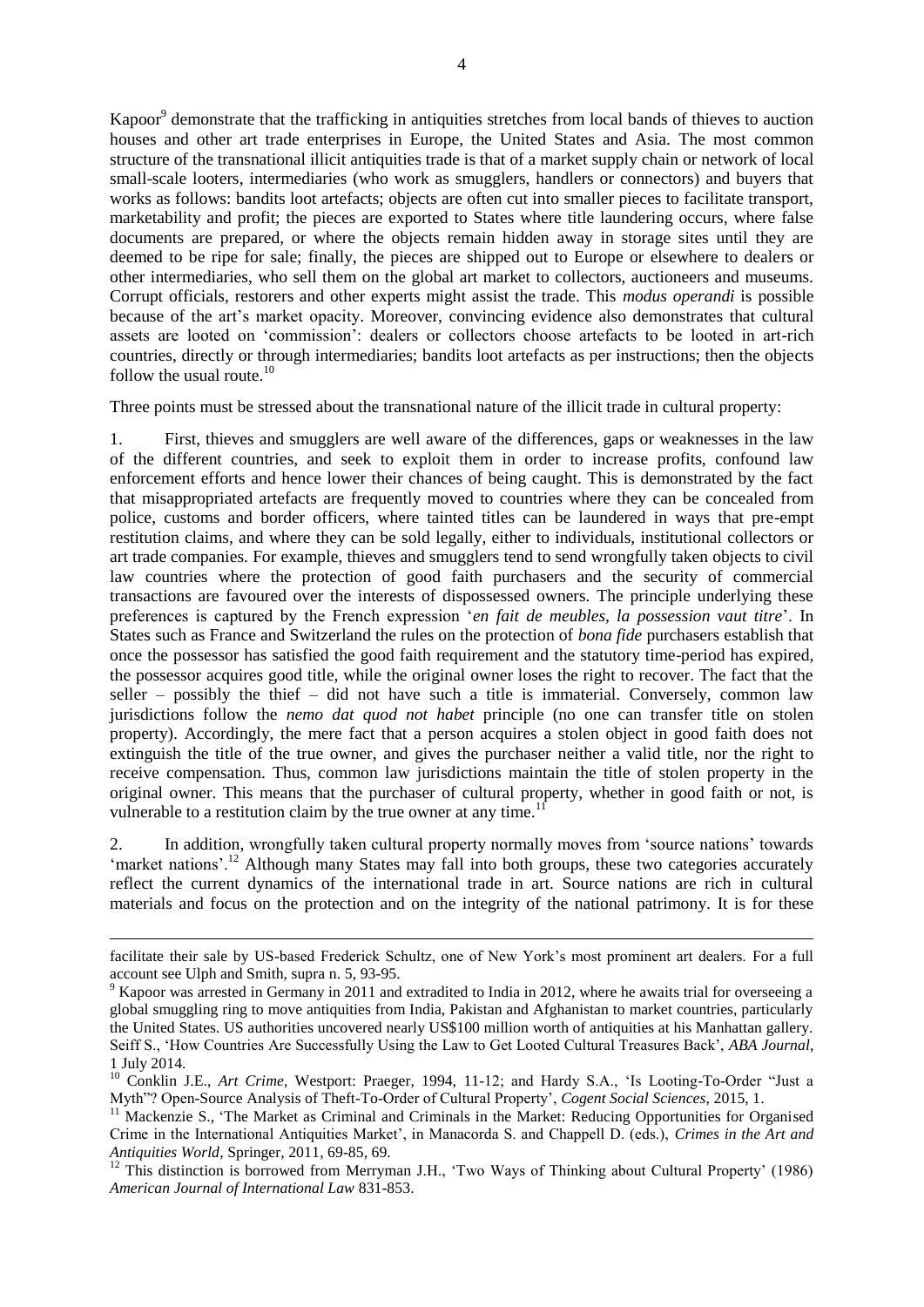reasons that source nations adopt measures to stem the removal of cultural materials (such as export regulations) and to obtain restitution. By contrast, market nations are the home of affluent collectors and museums, and of art trade companies that can invest huge amounts of money in purchasing foreign cultural property. Market nations acknowledge the problems provoked by the illicit trade. They also agree with source nations on the overall goal of preserving the physical integrity of cultural property. Nevertheless, market nations sustain the importance of free trade as the only means for the flourishing of the exchange of artworks and of the international market, on the one hand, and tend to oppose restitution claims, on the other. A third category comprises 'transit nations', that is, States where objects coming from neighbouring source nations are then exported towards market nations. For instance, various cases of high-level smuggling show the role played by Switzerland or Hong Kong as transit portals. In these States various mechanisms are employed so that artworks can be shipped onward with both legal export documents and a provenance that can be used for purposes of sale to buyers. The well-known example is provided by archaeological objects from the classical world which have appeared on the European market with seemingly perfectly legal export papers from Switzerland and with the additional information that they come from the 'private collection of a Swiss gentleman'.<sup>13</sup>

3. There is empirical and criminological evidence that the illicit trade in cultural property is a complex criminal conduct, most frequently having a transnational dimension, one that requires a certain degree of organization by perpetrators. This does not mean that all groups have a mafia-like organization, with a hierarchical and stable internal structure. Offences related to cultural property are often performed by criminals operating within changing and fluid networks. As explained above, these networks connect looters to buyers. As part of the same problem, it must be pointed out that criminals follow the logic of business. As a result, they do not focus on one area only – say narcotics – but tend to diversify their illicit activities into areas of high profit and little risk of detection or confiscation of profits. This explains the involvement of drugs or arms traffickers in the illicit trade in cultural property. Because this area of activity is characterized by less effective regulations and law enforcement, it can provide an important support for other types of criminal transactions. Looted antiquities are not just a commodity to be sold, they also serve other functions. In connection with narcotics transactions, for instance, they may serve either as initial collateral or as payment.<sup>14</sup> For instance, in countries such as Turkey, Syria and Iraq, looted antiquities have been found together with weapons – or are traded for weapons. Fighters need arms, and antiquities can be an easier way to buy them. $15$ 

<span id="page-4-0"></span>In addition, there is abundant evidence that terrorist groups are generating income from engaging directly or indirectly in the looting and smuggling of cultural heritage items from archaeological sites, museums, libraries, archives, and other sites, which is being used to support their recruitment efforts and strengthen their operational capability to organize and carry out terrorist attacks. <sup>16</sup> A notorious example relates to the antiquities from Afghanistan. Mohammed Atta, the mastermind of the 9/11 attacks, attempted to sell antiquities to a German professor at the University of Göttingen, who eventually declined the offer.<sup>17</sup> In addition, there is evidence that cultural objects looted by ISIS in Iraq and Syria have been put on sale by auction houses in Europe. One of the most prominent cases concerns cultural relics looted from the ancient Syrian city of Palmyra and smuggled to Europe.<sup>18</sup>

<sup>13</sup> Manacorda S. and Chappell D., 'Introduction', in Manacorda S. and Chappell D. (eds.), *Crime in the Art and Antiquities World. Illegal Trafficking in Cultural Property*, New York: Springer, 2011, 1-15, 6.

<sup>&</sup>lt;sup>14</sup> Shelley L.I., *Dirty Entanglements. Corruption, Crime, and Terrorism*, Cambridge: Cambridge University Press, 2014, 262.

<sup>15</sup> Baker A. and Anjar M., 'Syria's Looted Past: How Ancient Artifacts Are Being Traded for Guns', *Time*, 12 September 2012.

 $16$  United Nations Security Council, Resolution 2199 (2199), para. 16.

 $17$  Shelley, supra n. [14,](#page-4-0) 31.

<sup>&</sup>lt;sup>18</sup> See, for example, Agerholm H., 'Stolen Artifacts from Palmyra and Yemen Seized in Geneva', *The Independent*, 4 December 2016.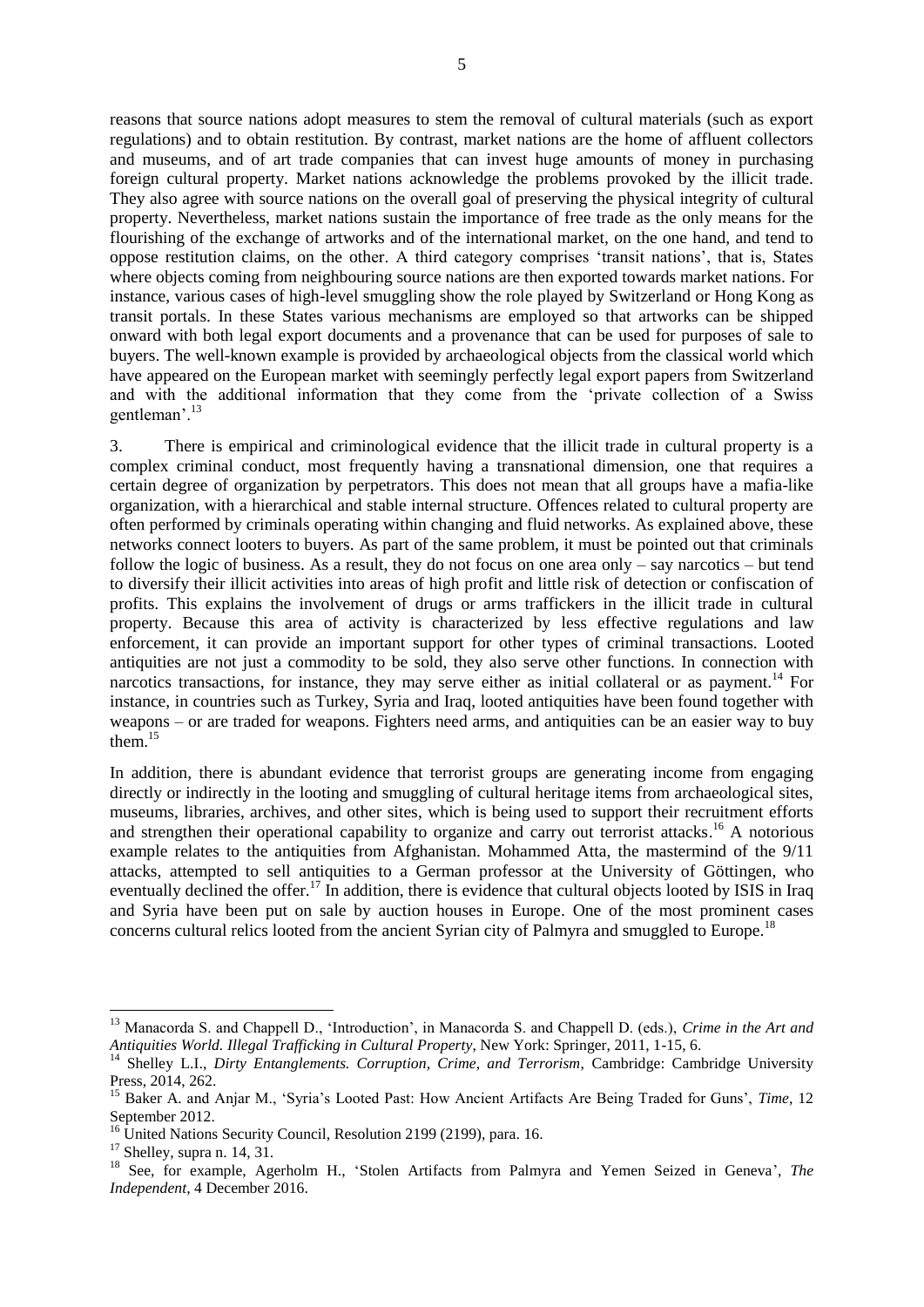#### **B. The Illicit Trade: The Causes**

<span id="page-5-0"></span>Many are the causes of today's international illicit traffic of cultural objects. One can point to the opening of frontiers, the rapid expansion of low-cost travel and the blossoming of the international art market. As said, the increasing demand for cultural artefacts has resulted in the development of a wealthy art market with an international dimension. Part of the problem is also that art is seen by many as a commodity or as an alternative to traditional investments.<sup>19</sup> At fairs, auction houses and galleries an influx of new riches coming from the world of finance has streamed in not only because artefacts are fashionable and pretty, but also because they happen to be a profitable investment. Indeed, today the art market resembles a 'stock exchange' where artworks are bought and sold either in the hope of earning a direct profit or making an advantageous investment.<sup>20</sup>

The multiplication of conflicts is a further cause of the theft and illicit exportation of cultural materials and the looting of sites and monuments. Criminal activity thrives in chaos, and the theft of antiquities for a rapacious international black market is no exception. For instance, the Arab Spring uprisings of 2011 and the ensuing civil wars served as the catalyst for the systematic theft of antiquities either by the impoverished local population or organized criminal syndicates. The museums, archaeological sites, and monuments making up the unique national heritage of Syria and Iraq have been heavily pillaged since the outbreak of the war.<sup>21</sup> One must add that organized criminal groups are increasingly involved in all aspects of trafficking in cultural objects and related offences. In particular, several reports reveal that trafficking in antiquities has become one of the sources of funding of the 'Islamic State of Iraq and Syria' (ISIS) along with oil and kidnapping.

In addition, the deficiencies of national regulations must be considered. The inadequacy of the legal responses deployed by States against the exploitation of their heritage and the illicit trafficking can be explained by the following reasons. The first is that export regulations are often difficult to enforce because of their excessive breadth and stringency. Second, the criminal measures put in place in various States provide for light penalties and, hence, little deterrence. Third, compliance with the domestic rules in force is inadequately compensated. Consider the problem of chance finds. A large proportion of excavated materials are found during the course of normal agricultural and building activities. Anecdotal evidence suggests that the lack of a satisfactory system of reward and the disruptions caused to the economic activities of the finders in the wake of the archaeological assessment usually lead them to destroy or to dispose of such objects on the black market rather than run the risk of being caught with them. Fourth, the legal and regulatory measures put in place by States rarely control and discipline effectively the demand side of the market.

In relation to the last issue, it should be noted that various cases demonstrate that dealers, auctioneers, museums curators and individual buyers – be they experienced or dilettanti – have often traded in stolen, illegally excavated or illegally exported items – either knowingly or unwittingly. This means that art business firms can betray their own professed culture-sensitive goals by engaging in illicit or unethical conduct. In effect, in a number of instances auction houses have been accused of obscuring the true origin of art objects through their confidentiality clauses, thereby favouring thieves and the criminal organizations that resort to art trade for laundering the proceeds of their illicit activities. In addition, businesses have often been implicated in cases over stolen or looted objects.<sup>22</sup> This also

<sup>&</sup>lt;sup>19</sup> Signer R. and Baumann D., 'Art Market Back on Growth Track', Credit Suisse, News and Expertise, 12 May 2011.

 $20$  Ulph and Smith, supra n. [5,](#page-2-1) 14.

<sup>&</sup>lt;sup>21</sup> Noce V. and Stapley-Brown V., 'Cheikhmous Ali: The Syrian Archaeologist Who Doesn't Take Sides', The Art Newspaper, 10 February 2016.

 $^{22}$  See eg the case of rare gold bracelets stolen in Romania and then sold in European auction houses (Lazăr A., 'Illicit Trafficking in Cultural Goods in South East Europe: "Fiat Lux"', in Desmarais F. (ed.), *Countering Illicit Traffic in Cultural Goods. The Global Challenge of Protecting the World's Heritage*, ICOM International Observatory on Illicit Traffic in Cultural Goods, 2015, pp. 107-120, 108-109, 115. See also Laetitia Nicolazzi, Alessandro Chechi, Marc-André Renold, "Case Hopi Masks – Hopi Tribe v. Néret-Minet and Estimations & Ventes aux Enchères," Platform ArThemis (http://unige.ch/art-adr), Art-Law Centre, University of Geneva; and Ece Velioglu, Anne Laure Bandle, Marc-André Renold, "Case Khmer Statue – Cambodia and Sotheby's and the United States," Platform ArThemis (http://unige.ch/art-adr), Art-Law Centre, University of Geneva.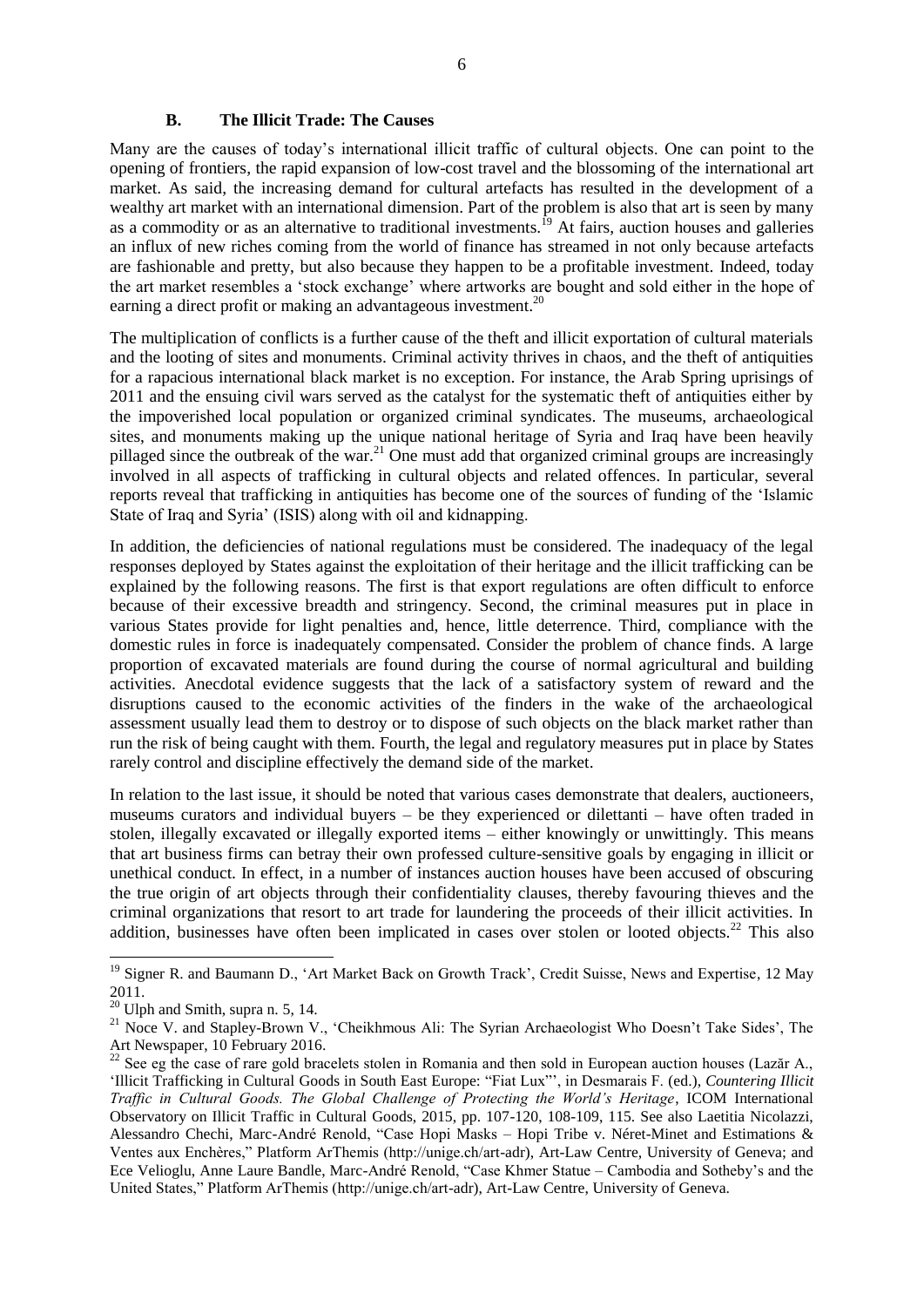means that the global legitimate market runs in tandem with a black market – which is driven by greedy thieves, looters and middlemen hastening to meet the demand – and that in the international art market licit and illicit antiquities are mixed.<sup>23</sup>

<span id="page-6-2"></span><span id="page-6-1"></span>Various strategies are employed by looters and smugglers to disguise the illicit means by which artefacts have been obtained. $^{24}$  It is difficult to identify looted works of art and cultural property because they are often introduced directly into the legal art market via galleries and auction houses. Furthermore, pieces of art with a dubious provenance can obtain a (natural) safe provenance and increased prominence thanks to repeated sales by galleries or exhibitions in museums. Therefore, the correct provenance is hard to verify and suspicious facts about the trade of looted works of art and cultural goods often come to light as a result of the context or by accident.<sup>25</sup> Therefore, the complicity of art traders that provide faulty provenance and documentation for looted antiquities and the absence of dedicated regulation and law enforcement means are central to laundering strategies.

One might add that advancements in technology allow illegal digging at an increasingly accelerated pace, also in regions that used to be unreachable,<sup>26</sup> and the sale of wrongfully taken cultural property through internet sales platforms like eBay and social media.

### **C. The Illicit Trade: The Scale of the Problem**

<span id="page-6-0"></span>A number of studies have reported that the illicit trade in cultural property would be the third most common form of international criminality after arms and drugs trafficking, providing billions of dollars of revenue. For instance, Frank Wehinger estimated that the global illegal market has a value between US\$6 and US\$8 billion per year.<sup>27</sup>

In reality, it is problematic to provide an assessment of the global extent of the illicit trade in cultural property.<sup>28</sup> Indeed, complete and reliable statistics that might help to estimate the true dimension and scope of the illicit trafficking or the monetary value of the black market in cultural property do not exist. The reasons are not hard to find.

First, few countries have the motivation or the manpower to compile periodic statistics of cultural property stolen from museums, galleries, places of worship and private homes, or looted from archaeological sites. This is demonstrated by the fact that INTERPOL receives annually information on cultural property theft from less than half of all States Parties to it.<sup>29</sup>

Another reason is that many crimes remain undetected – this is the case of never-before-seen antiquities excavated by clandestine diggers – or unreported to authorities. Museum curators do not report thefts because they do not want to draw the attention of thieves to the vulnerability of their holdings or because they do not want to scare off donors; collectors conceal their losses out of fear of alerting either potential thieves to the value of their possession or tax authorities in the case the possession of the stolen artworks (or the funds used to buy them) had not been previously declared; museum curators and collectors may decide not to report the theft of (unprovenanced) objects acquired

<sup>23</sup> See also Wehinger F., *Illegale Märkte. Stand der sozialwissenschaftlichen Forschung*, MPIfG Working Paper, 11/6, October 2011, pp. 49-53.

<sup>&</sup>lt;sup>24</sup> Passas N. and Proulx B., 'Overview of Crimes and Antiquities', in Manacorda S. and Chappell D. (eds.), *Crime in the Art and Antiquities World. Illegal Trafficking in Cultural Property*, New York: Springer, 2011, 51- 67, 58-59.

<sup>&</sup>lt;sup>25</sup> Salm C., 'The European Added Value of EU Legislative Action on Cross-Border Restitution Claims of Looted Works of Art and Cultural Goods', November 2017, p. 6.

 $^{26}$  Passas and Proulx, supra n. [24,](#page-6-1) 59.

 $27$  See, for example, Wehinger, supra n. [23,](#page-6-2) p. 50.

<sup>28</sup> See Mackenzie, *Going, Going, Gone: Regulating the Market in Illicit Antiquities*, Leicester: Institute of Art and Law, 2005, 10-16.

<sup>&</sup>lt;sup>29</sup> INTERPOL, 'Frequently Asked Questions', available at: [https://www.interpol.int/Crime-areas/Works-of](https://www.interpol.int/Crime-areas/Works-of-art/Frequently-asked-questions)[art/Frequently-asked-questions.](https://www.interpol.int/Crime-areas/Works-of-art/Frequently-asked-questions)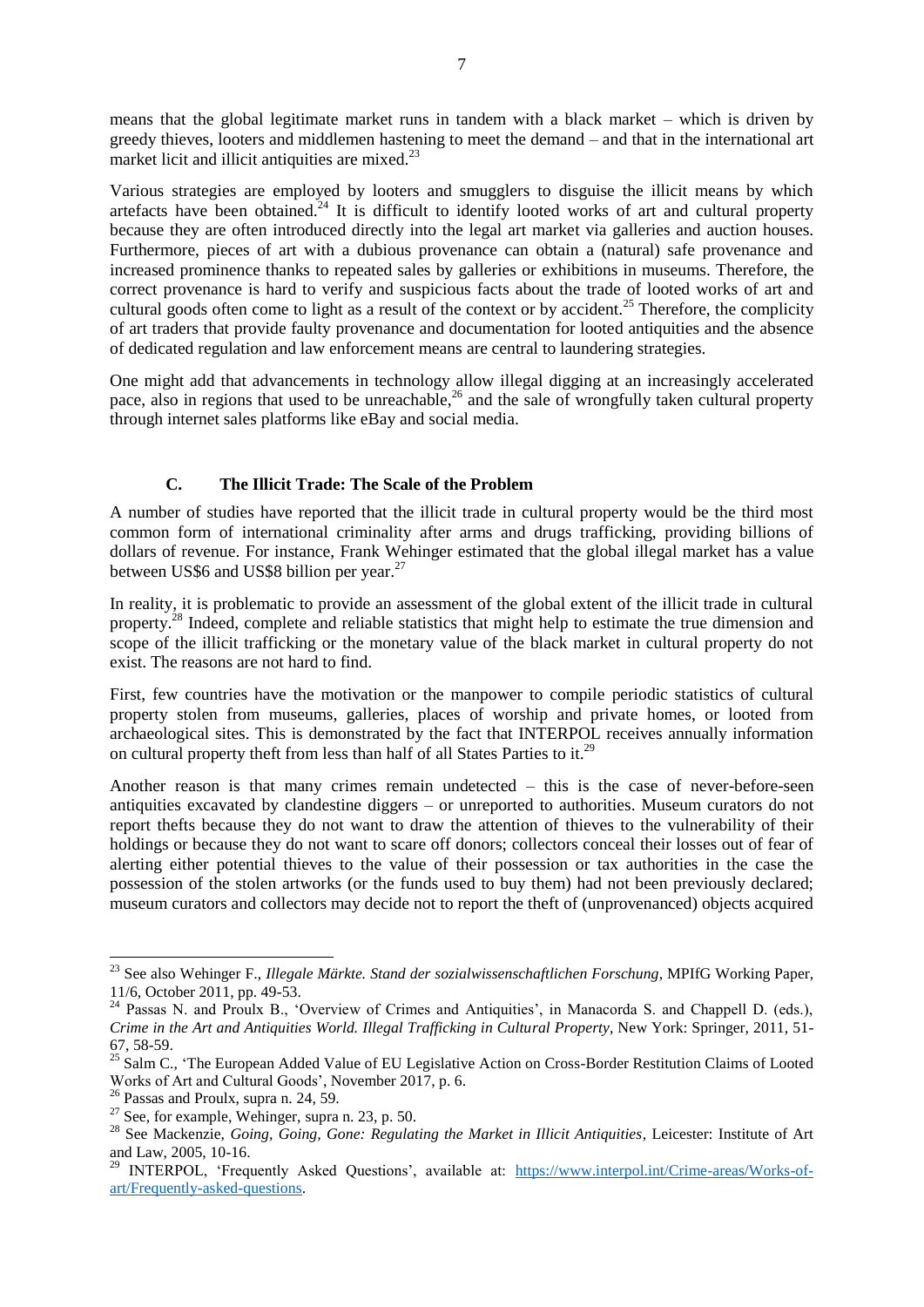in dubious circumstances for fear of attracting the attention of the police or of the governments of the country from which the artefacts were allegedly smuggled.<sup>30</sup>

More generally, it is not possible to provide a reliable estimate of the precise nature and magnitude of the illicit trade in cultural property because it is fuelled by clandestine activities which, by nature, are secretive.<sup>31</sup> In this sense, INTERPOL made it clear that it does not '[...] possess any figures [...] to claim that trafficking in cultural property is the third or fourth most common form of trafficking' and that 'it is very difficult to gain an exact idea of how many items of cultural property are stolen throughout the world and it is unlikely that there will ever be any accurate statistics<sup>5</sup>.<sup>32</sup>

### **III. The Legal System Regulating Cultural Property in Europe**

<span id="page-7-0"></span>The problem of the illicit trade in cultural property was addressed at the international level only in the second half of the twentieth century. In what follows, the most relevant features of the instruments adopted by UNESCO, the Council of Europe and the European Union will be briefly considered.

### **A. UNESCO and UNIDROIT**

<span id="page-7-1"></span>UNESCO has been a major actor in the fight against illicit trafficking of cultural property for many years. At the level of normative action, UNESCO has elaborated different instruments including the Convention on the Means of Prohibiting and Preventing the Illicit Import, Export and Transfer of Ownership of Cultural Property of 1970 ('1970 Convention'). It has also been instrumental in the elaboration of the UNIDROIT Convention on Stolen or Illegally Exported Cultural Objects of 1995 ('1995 Convention'). 33

The 1970 Convention was designed to target the 'illicit import, export and transfer of ownership of cultural property' that is 'specifically designated by each State as being of importance for archaeology, prehistory, history, literature, art or science',<sup>34</sup> and to reinforce the solidarity between States that suffer from illicit export of cultural heritage and importing States. The 1970 Convention formulates basic principles for the protection of cultural objects, including regulations for measures to combat illegal trafficking, protect a country's own cultural heritage and unlawfully imported cultural objects of other signatory States, prevent their illegal export, ensure that such property be returned upon request from the country of origin.

However, this treaty is not self-executing. This means that its provisions do not apply directly to auction houses or other market operators and that States Parties are required to pass the necessary implementing legislation. Indeed, States are requested to: set up specific services for the protection of cultural property;<sup>35</sup> introduce certification system;<sup>36</sup> establish rules in conformity with the ethical principles set forth in the Convention;<sup>37</sup> impose penalties;<sup>38</sup> and control trade in cultural objects.<sup>39</sup>

The 1995 Convention, which was adopted to fill the gaps left by the 1970 Convention, strives for 'the restitution of stolen cultural objects' and 'the return of cultural objects removed from the territory of a

1

 $36 \text{ Article } 6.$ 

 $30$  Conklin, supra n. [10,](#page-3-0) 4.

<sup>31</sup> Gerstenblith P., 'The Public Interest in the Restitution of Cultural Objects' (2000-2001) *Connecticut Journal of International Law* 197-246.

See at: [http://www.interpol.int/Crime-areas/Trafficking-in-illicit-goods-and-counterfeiting/Trafficking-in](http://www.interpol.int/Crime-areas/Trafficking-in-illicit-goods-and-counterfeiting/Trafficking-in-illicit-goods-and-counterfeiting)[illicit-goods-and-counterfeiting.](http://www.interpol.int/Crime-areas/Trafficking-in-illicit-goods-and-counterfeiting/Trafficking-in-illicit-goods-and-counterfeiting) 

 $\frac{33}{33}$  This treaty was adopted by the International Institute for the Unification of Private Law (UNIDROIT) in 1995 at the request of UNESCO.

Articles 1 and 2.

 $35 \text{ Article } 5$ .

 $37$  Article 6(e).

<sup>&</sup>lt;sup>38</sup> Article 8.

 $39$  Article 10(a).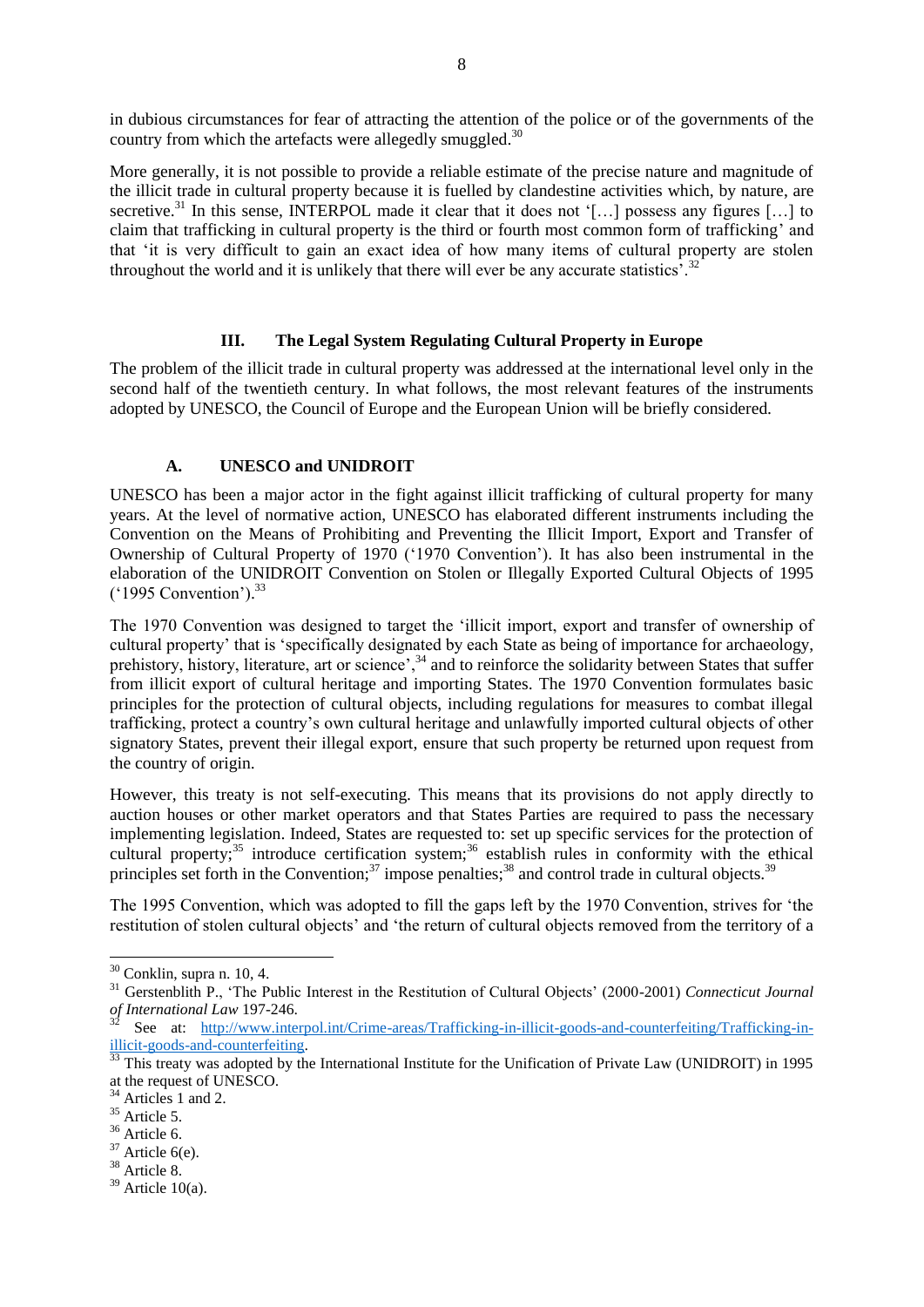Contracting State contrary to its law regulating the export of cultural objects for the purpose of protecting its cultural heritage'. In effect, the 1995 Convention focuses on private transactions related to movable cultural heritage and its provisions are self-executing.

Article 3 of the 1995 Convention provides that the owner of a stolen or illegally exported cultural object can make a claim for restitution from the new owner. This provision can apply to claims against art traders if they cannot prove that they checked the background of an item properly before selling it. In addition, although the 1995 Convention focuses on private transactions, it is nevertheless of importance for items stolen from museums or pillaged from archaeological sites. Many countries have enacted legislation stating that any cultural relics that are undiscovered or have been illicitly excavated are owned by the State. The UNIDROIT Convention recognizes such laws by considering that 'a cultural object which has been unlawfully excavated or lawfully excavated but unlawfully retained shall be considered stolen, when consistent with the law of the State where the excavation took place'.<sup>40</sup> Therefore, States Parties can reclaim their illegally excavated and exported cultural heritage items in the same way as private persons if their law is consistent with the 1995 Convention.

Moreover, this treaty contains criteria to assess the circumstances of the acquisition and hence to decide whether the possessor of a stolen or illegally exported cultural object is entitled to payment of fair and reasonable compensation.<sup>41</sup> Regarding the restitution of stolen objects, Article 4(4) states: '*In determining whether the possessor exercised due diligence, regard shall be had to all the circumstances of the acquisition, including the character of the parties, the price paid, whether the possessor consulted any reasonably accessible register of stolen cultural objects, and any other relevant information and documentation which it could reasonably have obtained, and whether the possessor consulted accessible agencies or took any other step that a reasonable person would have taken in the circumstances*'. Similarly, as regards the return of illegally exported cultural objects, Article 6(2) provides: '*In determining whether the possessor knew or ought reasonably to have known that the cultural object had been illegally exported, regard shall be had to the circumstances of the acquisition, including the absence of an export certificate required under the law of the requesting State*'. All in all, these provisions are meant to not only discourage market operators from participating in the illicit art market, but also to encourage purchasers to question the origin of items more intensely.<sup>42</sup> Indeed, the criteria for good faith assessment are useful for both art trade professionals – to exercise properly the required due diligence and avoid dealing in objects having an uncertain or nefarious past – and for law-enforcement agents – to assess the good faith of the actors involved in disputes concerning the recovery of stolen or illegally exported cultural objects. An effective international system of laws against illicit art trafficking covering claims for restitution from States and private persons alike is crucial in order to protect heritage sites and to prevent further pillaging and art theft. Unscrupulous art traders must be discouraged from participating in draining the cultural heritage of other countries for their own profits.

# **B. Council of Europe**

<span id="page-8-0"></span>The Council of Europe has adopted a number of conventions on the protection of various aspects of cultural heritage. However, for the purposes of the present study, the most relevant is the new Convention on Offences relating to Cultural Property. Adopted in May 2017, it is a criminal law convention to prevent and combat the intentional destruction of, damage to, and trafficking in cultural property by strengthening criminal justice responses while facilitating co-operation on an international level. As such, this is the first international treaty with a focus on the prevention and criminalisation of illicit activities relating to cultural heritage. Moreover, when it is in force, this new treaty will serve to better protect and aid the responsible actors in the art trade who are abiding by the law.

 $40$  Article 3(2).

<sup>&</sup>lt;sup>41</sup> See Articles 4(1) and 6(1).

<sup>&</sup>lt;sup>42</sup> Brodie N., Doole J. and Watson P., *Stealing History: The Illicit Trade in Cultural Material*, Cambridge: The McDonald Institute for Archaeological Research, 2000, 40.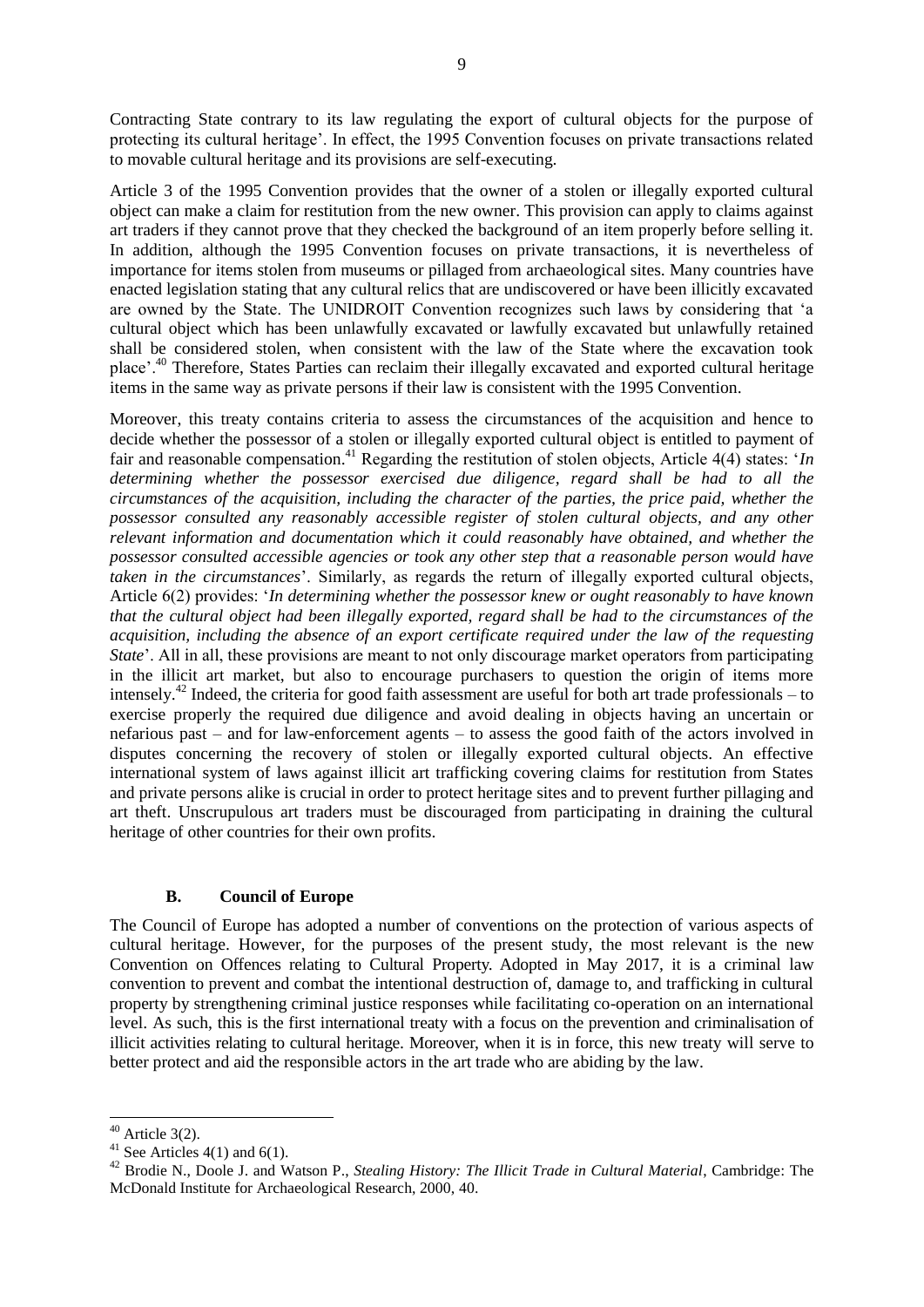### **C. EU Law**

<span id="page-9-0"></span>The establishment of the Internal Market by the Treaty on European Union prompted the adoption of specific measures on the protection of cultural property. The reason is that the Internal Market required the abolition of the internal frontiers within the EU, which would have undermined the power of Member States to prevent the illicit movement of cultural objects through the application of border controls. As a result, two specific measures were enacted Regulation 3911/92 on the Export of Cultural Goods (repealed and replaced by Regulation 116/2009 of 12 December 2008) and Directive 93/7 on the Return of Cultural Objects Illegally Exported from the Territory of a Member State (repealed and replaced by Directive 2014/60/EU of 15 May 2014). These measures were not aimed at harmonizing national laws, they merely aimed at fostering Member States' reciprocal recognition of domestic provisions designed to fight the illicit trade in antiquities.

On the one hand, Regulation 116/2009 aims to prevent the exportation outside of the EU of works of art that have been unlawfully removed from the Member State of origin through the exploitation of the more relaxed rules of other Member States. It sets up a procedure according to which the antiquities defined as national treasures within the meaning of Article 36 TFEU and belonging to one of the categories listed in the Annex can be exported to third countries only if accompanied by an export certificate issued by the Member State of origin.<sup>43</sup>

There is a notable difference in the quantity of export licenses issued by Member States under these provisions. Whereas each year Italy issues around 9,000 export licenses, and the United Kingdom and France issue around 8,000 and 3,000 licenses respectively, other Member States issue far fewer. For example, Germany issues approximately 1,200 licenses while Poland normally issues a mere 70 per year; in addition, several Member States (e.g. Bulgaria or Greece) have been known not to issue a single export license in a particular year. The different number of issued export licenses stems from a variety of factors, but a primary driver of this variation lies in the different 'quantities' of cultural objects and strength of national art markets (the United Kingdom being one of the largest in the EU).<sup>44</sup>

On the other hand, Directive 2014/60 sets up a system under which the judicial authorities of the Member State where a cultural object has been unlawfully imported must order its return to the requesting Member State, provided the requested object is defined by the requesting Member State as "national treasure" within the meaning of Article 36 TFEU. In comparison to Directive 93/7, Directive 2014/60 innovates in two notable respects: the definition of cultural property (financial or historical thresholds have been cancelled) and of time limits (the time limits set out in Articles 5(3) and 8(1) have been extended). As such, the new text strengthens the protection of national treasures of EU Member States. Ultimately, the objective of Directive 2014/60 is to achieve a better compromise between the principle of the free movement of cultural goods and the need to provide better protection for cultural heritage.

# <span id="page-9-3"></span>**IV. Challenges in the Fight against Illegal Trade**

<span id="page-9-1"></span>The present section aims at pinpointing the major problems that has to be taken into account when considering the efficacy of the norms enacted to fight against the illicit trafficking in cultural property.

# **A. Divergences in National Legislations**

<span id="page-9-2"></span>The first problem relates to the fact that EU Member States have different substantive laws regulating the protection and the circulation (exportation / importation) of cultural heritage items. This is due to the fact that EU Member States have espoused different approaches to these issues. This is reflected by

<sup>-</sup><sup>43</sup> Articles 2 and 4.

<sup>&</sup>lt;sup>44</sup> Peters R., 'The Protection of Cultural Property in EU Law : Status Quo and Future Perspectives', in Desmarais F. (ed.), Countering Illicit Traffic in Cultural Goods: The Global Challenge of Protecting the World's Heritage, ICOM International Observatory on Illicit Traffic in Cultural Goods, 2015, pp 143.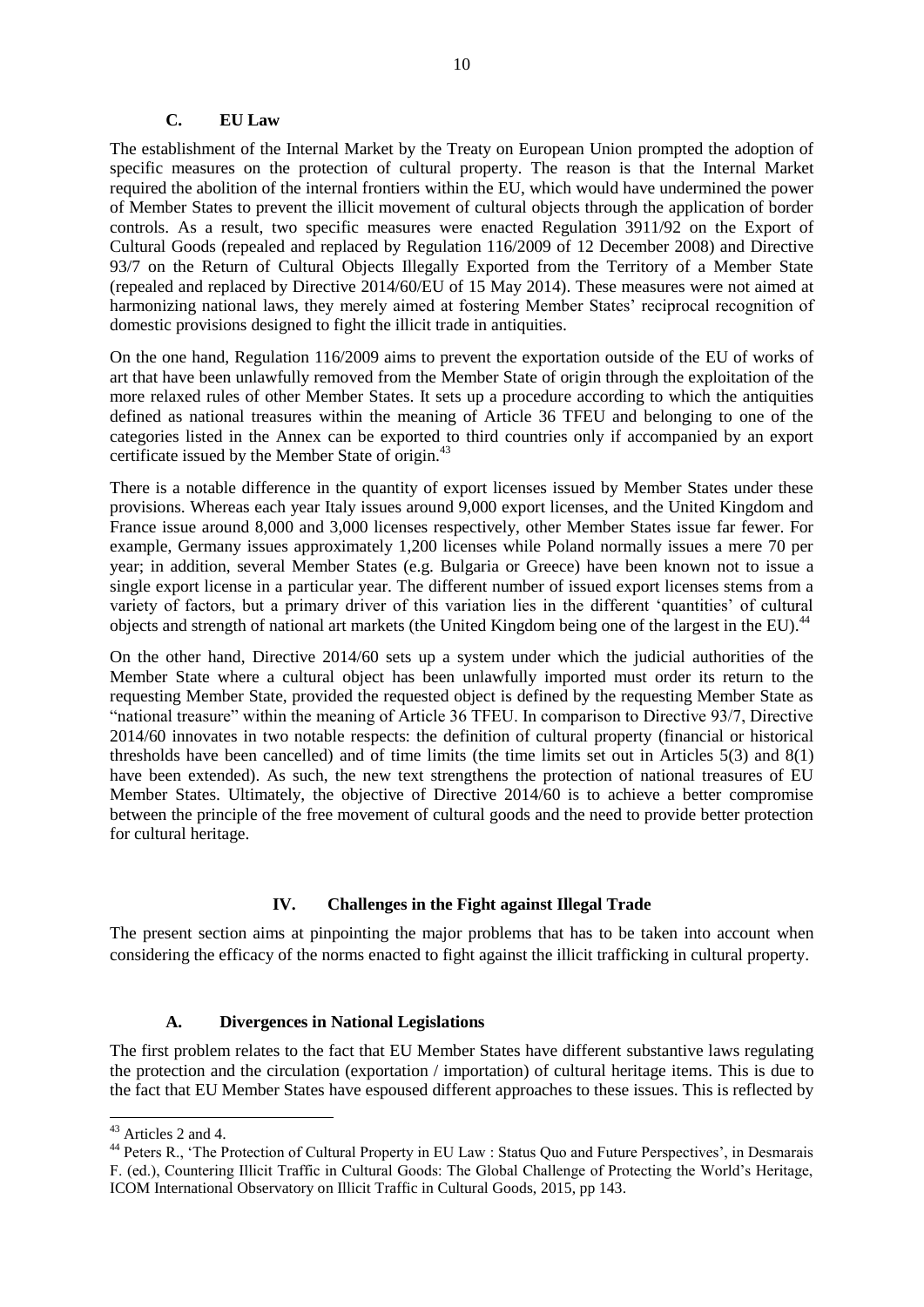the definitions of 'source nations' and 'market nations' described above. This difference is reflected by the anti-seizure legislation enacted by a number of Member States. These national laws – which grant immunity from seizure to items temporary on loan from abroad – seem incompatible with the obligations deriving from the legal instruments deployed to curb illicit trade in cultural objects. In other words, a statutory guarantee of immunity for loaned artefacts can clash with obligations requiring States to return wrongfully taken objects set out in international and EU instruments, such as Directive 2014/60. Furthermore, there is little international harmonization of the regulation concerning the (due diligence) obligations of the persons and companies active in the art trade. As a result, the norms adopted (if any) to protect the market from the criminals seeking to launder the proceeds of crime or to finance illegal activities differ from State to State. For example, in France, auction houses and art dealers fall within the regulated sector, whilst in the UK they only become regulated entities if they accept cash payments at or above 10.000 euros for a single or series of linked transactions. In Switzerland, the cash limit is higher, 100.000 CHF and above.

Another reason is that most rules are not self-executing. This means that Member States are required to pass the necessary implementing legislation. This is particularly the case of the 1970 Convention. It is for this reason that UNESCO adopted the 'Operational Guidelines for the Implementation of the 1970 Convention'.<sup>45</sup> Not only do they aim to 'strengthen and facilitate the implementation of the Convention', but also 'to identify ways and means to further the achievement of the goals of the Convention'. As far as EU legislation is concerned, the situation is more complex. As well known, under EU law, regulations have general application and are directly applicable in all Member States. Therefore, Regulation 116/2009 is immediately enforceable as law in all Member States without the need to be transposed into national law. This is not the case for EU directives, for which the enactment of national implementing legislation is always necessary.

Two sets of measures have been adopted in order to counter this regulatory fragmentation:

1. First, it is worth mentioning the instruments that have been adopted in order to ensure the seizure and eventually the restitution of cultural objects looted and illegally exported from Iraq and Syria. With resolutions 2199 (2015), 2253 (2015) and 2347 (2017), among others, the United Nations Security Council condemned the destruction of cultural heritage committed by ISIS and other groups in Iraq and Syria and acknowledged that these terrorist groups are '*generating income from engaging directly or indirectly in the looting and smuggling of cultural heritage items […], which is being used to support their recruitment efforts and strengthen their operational capability to organize and carry out terrorist attacks*<sup>, 46</sup> More importantly, the Security Council adopted legal measures to counter the illicit trafficking of antiquities removed from these States: '*The Security Council […], [a]cting under Chapter VII of the Charter of the United Nations, […] [r]eaffirms its decision in paragraph 7 of resolution 1483 (2003) and decides that all Member States shall take appropriate steps to prevent the trade in Iraqi and Syrian cultural property […] illegally removed from Iraq since 6 August 1990 and from Syria since 15 March 2011, […] thereby allowing for their eventual safe return to the Iraqi and Syrian people*  $\left[ \ldots \right]$ <sup>'47</sup> In sum, Resolution 2199 (2015) aims to place economic and diplomatic sanctions on the countries and individuals that enable ISIS and other terrorist groups to profit from the illicit trade in antiquities. At the EU level, the following legal instruments have been adopted to contain terrorism funding and the looting of cultural sites. Regulation  $1210/2003^{48}$  prohibits the import, export and dealing in Iraqi cultural property, if the items form an integral part of either the public collections listed in the inventories of Iraqi institutions, or there exists reasonable suspicion that the goods have been removed from Iraq without the consent of their legitimate owner or have been

<sup>45</sup> Adopted by consensus on 18 May 2015 by the Meeting of the States Parties to the 1970 Convention (UNESCO Doc. C70/15/3.MSP/11).

<sup>&</sup>lt;sup>46</sup> Para, 16.

<sup>47</sup> Para. 17.

<sup>48</sup> Council Regulation (EC) No. 1210/2003 of 7 July 2003 concerning certain specific restrictions on economic and financial relations with Iraq, repealing Regulation (EC) No 2465/96, OJ L 169 of 8 July 2003.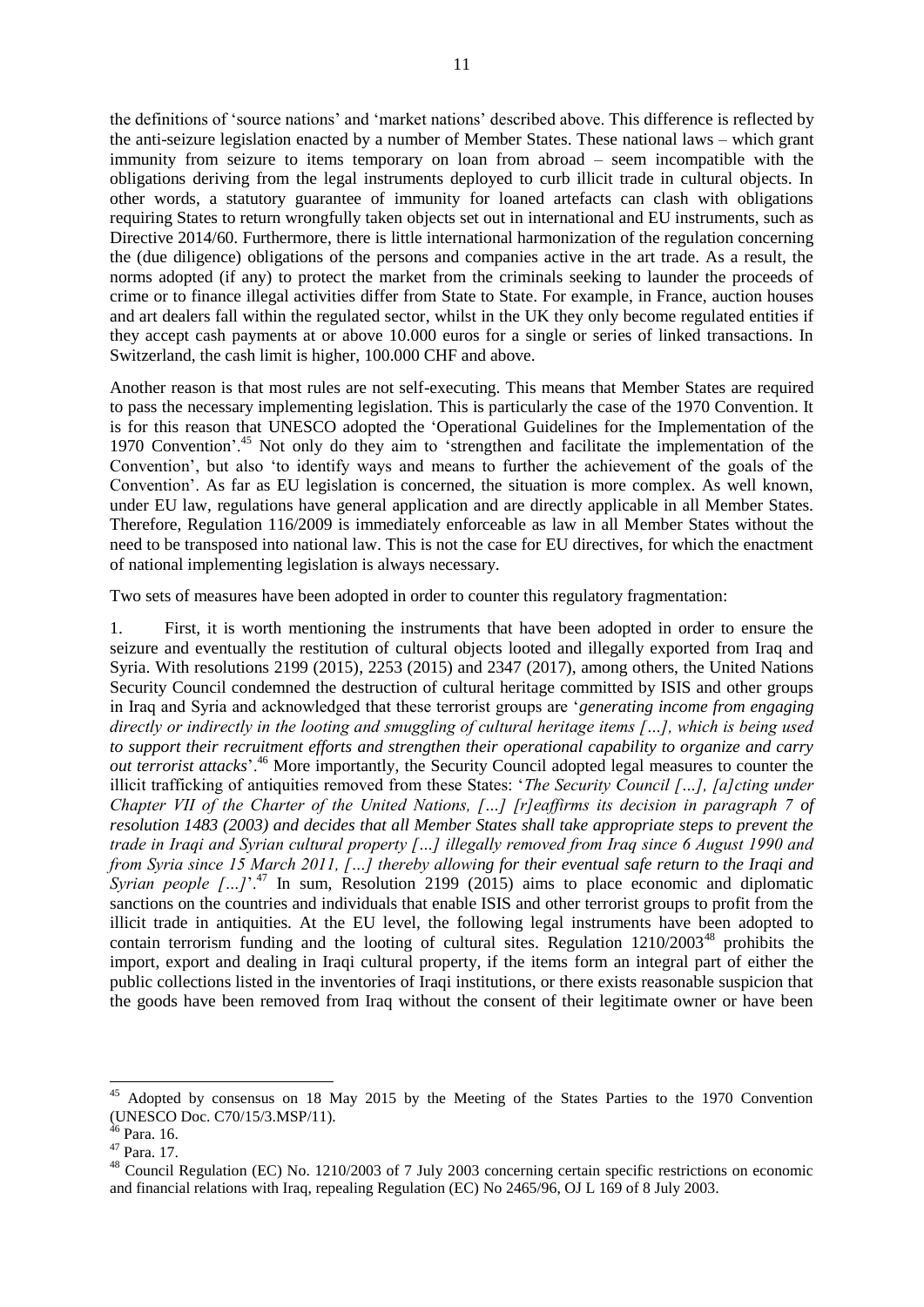removed in breach of Iraq's laws and regulations.<sup>49</sup> Regulation 1332/2013<sup>50</sup> contains measures to prohibit the trade in objects constituting Syrian cultural heritage and to facilitate their safe return to their legitimate owners. In particular, it prohibits the import, export and transfer of Syrian cultural property, where there are reasonable grounds to suspect that the goods have been removed from Syria without the consent of their legitimate owner or have been removed in breach of Syrian law or international law.<sup>51</sup> These regulations also contain a clause whereby Member States are required to lay down the rules on effective, proportionate and dissuasive penalties applicable to infringements of the prohibitions set out therein and to take all measures necessary to ensure that such penalties are implemented.

2. In addition, EU institutions are working on the adoption of a new Regulation on the importation of cultural objects. Proposed in July 2017 by the EU Commission, the new regulation would contain rules to stop imports in the Union of cultural goods illicitly exported from their country of origin. In particular, it would provide for a new licensing system for the import of cultural goods which are known to be most at risk, such as archaeological objects, parts of monuments and ancient manuscripts.<sup>52</sup>

### <span id="page-11-0"></span>**B. The Illicit Trade in Cultural Property and Other Related Crimes**

#### **1. Organized Crime**

<span id="page-11-1"></span>The illicit trade in cultural property has attracted the attention of international organized criminal syndicates. This is demonstrated, for instance, by the results of 'Operation Pandora'.<sup>53</sup> Launched by Spain and Cyprus in November 2016, this police operation involved authorities from 18 European countries. Relating to an illegal trafficking ring in cultural property, coming mainly from conflict zones, Operation Pandora led to the arrest of 75 individuals and the seizure of more than 3.000 cultural objects.<sup>54</sup> This operation demonstrates that organized crime networks not only comprise thieves and bandits, but also corrupt officials and professionals of the art market who facilitate the laundering of the objects. Another case relates to the theft of two paintings from the Van Gogh Museum in Amsterdam. Stolen in 2002, the works were found in September 2016 near Naples in a house owned by a drug boss of Camorra. Investigators said that they got a tip that the Camorra might have the Van Gogh paintings while looking into the syndicate's cocaine trafficking operations.<sup>55</sup> This case demonstrates that the illicit trafficking in cultural objects can intersect with other types of illicit trade because organised criminal groups are normally involved in a diversified 'portfolio' of illicit activities. In this case, the Camorra, awash in illegal revenues from drug trafficking, designer-goods counterfeiting and toxic waste dealings, turned to cultural property to launder their profits and make even more money in the process.<sup>56</sup> Of course other intersections are possible. This is the case of the

<sup>&</sup>lt;sup>49</sup> Article 3. This prohibition does not apply under two circumstances: if the possessor of the object can prove that it was exported from Iraq prior to 6 August 1990 or, if that the object is officially being returned to Iraqi institutions in accordance with Paragraph 7 of UN Security Council Resolution 1483 (2003).

<sup>50</sup> Council Regulation (EU) No. 1332/2013 of 13 December 2013 amending Regulation (EU) No 36/2012 concerning restrictive measures in view of the situation in Syria, OJ L 335/3 of 14 December 2013.

 $51$  Article 11(c). This prohibition does not apply if it is demonstrated that the objects at stake were exported from Syria prior to 9 May 2011 or that they will be returned to their legitimate owners in Syria.

See at: https://ec.europa.eu/taxation\_customs/business/customs-controls/cultural-goods en. See also Peters, supra n. [44,](#page-9-3) pp 146-147.

 $5\frac{1}{3}$  See also the cases mentioned supra at n. [7,](#page-2-2) n. [8](#page-2-3) and n[. 9.](#page-3-1)

<sup>54</sup> Eggs N., '"Operation Pandora": Police in Spain and Cyprus Lead Major Bust of Antiquities Traffickers', *The Art Newspaper*, 24 January 2017.

<sup>55</sup> D'Emilio F., 'Van Gogh Paintings Stolen in 2002 Found in Italian Farmhouse', *AP International News*, 30 September 2016.

<sup>56</sup> McGivern H., 'Italian Mafia Trading Weapons for Libyan Artefacts Plundered by Isil?', *The Art Newspaper*, 17 October 2016.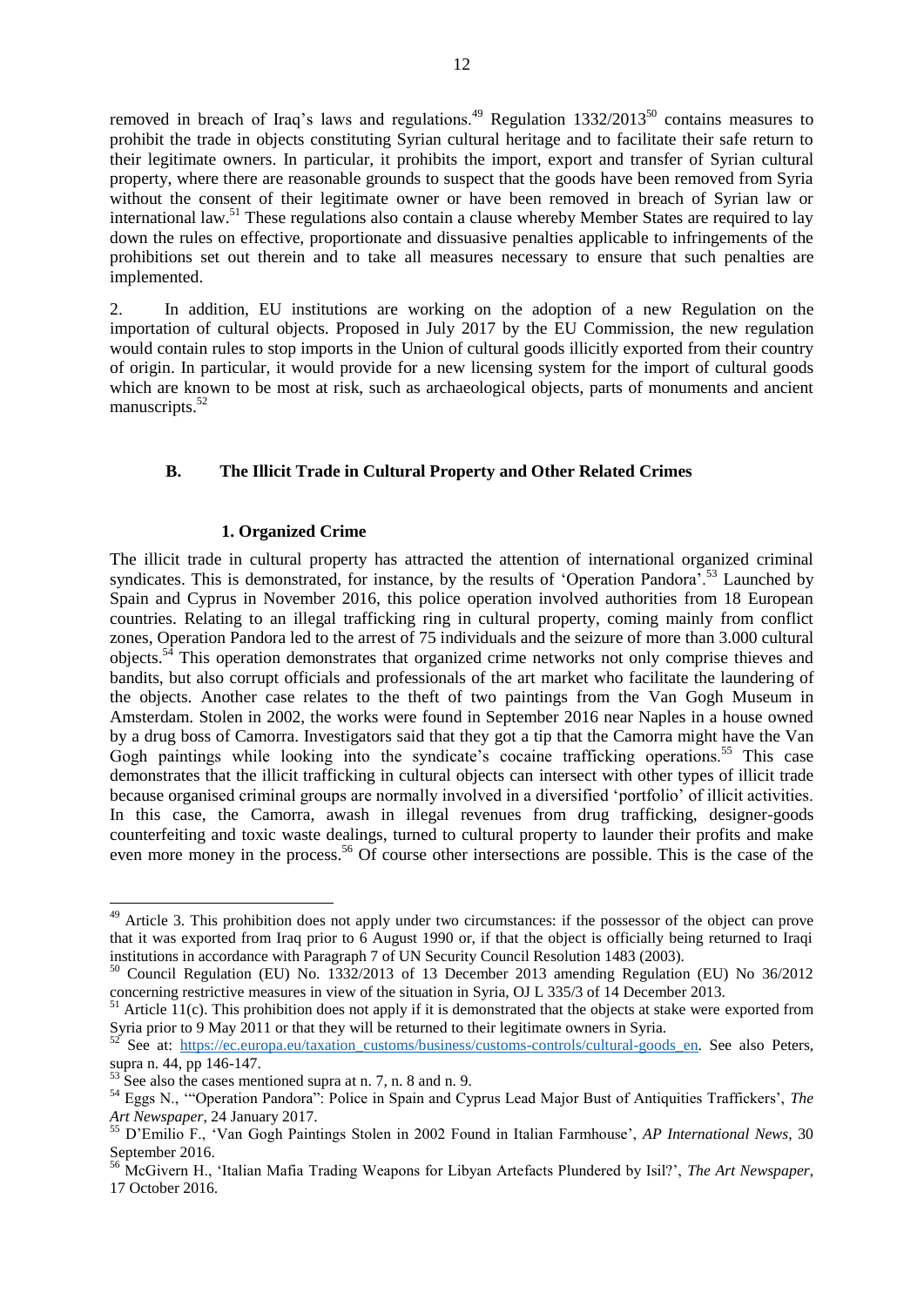trafficking in artefacts made with parts or derivatives of illicitly traded endangered species of wild fauna and flora, such as ivory and rare timber. $57$ 

On the other hand, as already noted, several reports reveal that illicit trade in antiquities has become one of the sources of funding, along with oil and kidnapping, of terrorist groups such as ISIS, Al-Nusrah Front and other entities associated with Al-Qaida. Various gruesome propaganda videos document ISIS's destruction of cultural property in Iraq and Syria.<sup>58</sup> However, experts say that temples and other buildings are destroyed before the camera in order to conceal the evidence of what has been looted. Indeed, militants have been quietly selling off antiquities. Archaeologist Michael Danti stated that the clandestine excavation and smuggling of antiquities started as opportunistic theft by some but then turned into an organized transnational business that is helping fund terrorist activities.<sup>59</sup> Not only ISIS grants licenses for digging at historic sites, it has also established a department for antiquities.

#### **2. Corruption and Money Laundering**

<span id="page-12-0"></span>The lucrative nature of the illicit trafficking in cultural property explains the correlation of this illicit trade with other 'supporting' criminal conducts.<sup>60</sup> These include corruption and money laundering.

The illicit cross-border trade described above can only function because of large and pervasive corruption. Corruption can be resorted to at different phases of the supply chain. Bribes can be offered, for example, to surveillance personnel to turn a blind eye to the looting, or to customs officials to permit the exportation of looted relics. Corruption is by no means limited to public officials. Increasing attention is being devoted to corruption practices in the private sector. For example, an employee of an auction house can be bribed to allow the sale of objects with a dubious provenance.

Money laundering involves disguising the fact that assets have been derived directly or indirectly from crime. As far as cultural property is concerned, money laundering refers either to the very act of buying art objects with criminally earned money (purchasing valuable assets helps to convert such 'dirty' cash into an asset that gains value and can be sold later), or to cleaning the tainted money through an art deal<sup>61</sup> whereby an artwork is bought by an accomplice of the seller with money provided by the seller (fictitious auction). In the case, for example, of an archaeological object clandestinely excavated in a source country and then illegally exported and sold to a collector in a market country, all those who have been knowingly involved in dealing with that relic or with the proceeds of the sale are vulnerable to prosecution for money laundering, and they may be stripped of the benefits which they have received by way of confiscation. In the same vein, profits made from drugs trafficking by an international criminal group may be used to buy and subsequently sale works of art. The proceeds of sale will appear to be derived from a legitimate activity. These profits, which originally stemmed from crime, may be used to support further criminal activity.<sup>62</sup> In sum, the acquisition of art by criminals is not a threat to art itself, the problem arises when art is bought with criminally earned money. The absence of any reliable figures makes it practically impossible to gauge

<sup>&</sup>lt;sup>57</sup> For other examples see Yates D., 'Displacement, Deforestation, and Drugs: Antiquities Trafficking and the Narcotics Support Economies of Guatemala', Kila J.D. and Barcells M. (eds.), *Cultural Property Crime*, Leiden: Brill, 2015, 23-36.

<sup>58</sup> 'Isis Destroys Tetrapylon Monument in Palmyra', *The Guardian*, 20 January 2017.

<sup>&</sup>lt;sup>59</sup> Fisk R., 'Isis Profits from Destruction of Antiquities by Selling Relics to Dealers – And Then Blowing Up the Buildings They Come From to Conceal the Evidence of Looting', *The Independent*, 3 September 2015; and D'Arcy D., 'Isil Holds Heritage to Ransom to Fund Fighters, US Expert Warns', *The Art Newspaper*, 2 July 2015.

 $\frac{60}{60}$  INTERPOL, Office of Legal Affairs, supra n. [6,](#page-2-4) 72-74.

<sup>&</sup>lt;sup>61</sup> Van Duyne P.C., Louwe L. and Soudijn M., 'Money, Art, and Laundering: Coming to Grips with the Risks', in Kila J.D. and Barcells M. (eds.), *Cultural Property Crime*, Leiden: Brill, 2015, 79-95, 80.

 $62$  Ulph and Smith, supra n. [5,](#page-2-1) 63, 101. On the susceptibility of the art market to money laundering see also Bowman B.A., 'Transnational Crimes against Culture. Looting at Archaeological Sites and "Grey" Market in Antiquities' (2008) *Journal of Contemporary Criminal Justice* 24, 225-242; and De Sanctis F.M., *Money Laundering through Art. A Criminal Justice Perspective*, Dordrecht/London: Springer, 2013.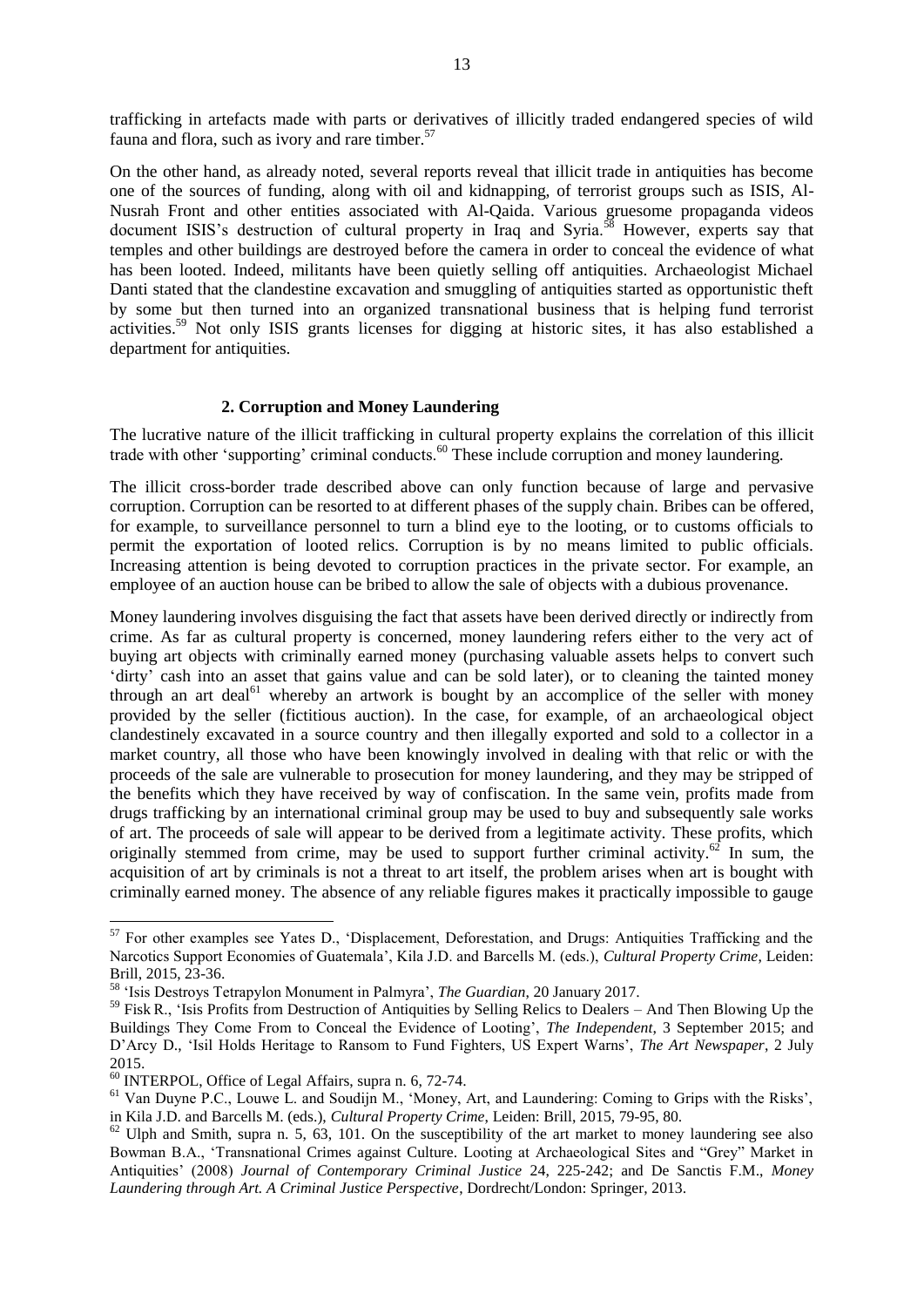the extent to which money laundering may exist in the art market. With that said, the few high profile cases—which have come to light in recent years—demonstrate that the art market, like other financial markets, is at risk of abuse.

Concerned by the significant and evolving challenges money laundering and terrorist financing and their connection with the illicit trade in cultural property, recent months have witnessed the adoption of a series of initiatives at international, European and national levels. In 2015, at a conference in Geneva organized by the University of Geneva's Art-Law Centre and the Geneva-based Art Law Foundation, representatives from the art market, the Geneva free port, law enforcement and customs, as well as lawyers and academics discussed whether the existing legal and regulatory framework is effective to prevent that the art market be abused by criminals. Following this discussion, the Responsible Art Market Initiative (RAM) was launched in January 2017. This non-profit industry initiative was established to support art market businesses providing them with a practical and ethical compass to navigate the increasingly complex and fragmented legal framework within which they are required to operate. It aims to do this by: (i) raising awareness of the risks; (ii) consolidating and sharing existing industry best practices; and (iii) providing practical guidelines and tools that can be easily understood and implemented.<sup>63</sup>

# **C. Free ports**

<span id="page-13-0"></span>Free ports are tax-free warehouses where goods can be held for a period of time before their import, export or transit. Owners pay no import taxes or duties until the stored goods reach their final destination. The 'free' aspect of free ports therefore refers to the suspension of customs duties and taxes. Moreover, due to generally favorable national legislations and lack of controls, it is not easy to find out what is actually being stored in the free ports around the world and who the owners are.

Art collectors and dealers have embraced free ports enthusiastically over the last 20 years, their use growing with a thriving art market and the rising number of wealthy individuals. Today, there are several tens of free ports in the world and in Europe (more than forty into the EU and over ten in Switzerland). The Geneva free port is one of the largest with more than 550,000 square feet of warehousing. According to Geneva authorities, 40 percent of the free port is dedicated to storing art and antiquities.<sup>64</sup> As a consequence, many priceless works can be stored in high-security warehouses for decades at a time, stashed away from the public eye. According to a specialist art journal, in 2013 the Geneva free port held around 1.2 million artefacts.<sup>65</sup> Moreover, the 2016 leak of the Panama Papers revealed just some ways these zones are used to conceal ownership of high-value objects.<sup>66</sup> Therefore free ports attract not only legitimate businesses but also criminals. Indeed, various recent cases demonstrate that free ports have been used by art dealers to store wrongfully removed artworks for resale when things have cooled down, even many years later. $67$ 

In 2016, Swiss legislation was amended as part of a broad anti-money laundering strategy. The new legislation enhances transparency. Free port managers must now receive information on the identity of the tenants of free port warehouses and a declaration (an inventory) of all cultural objects (which are regarded as 'sensitive goods') held in warehouses, their value, their certificate of origin and the identity of the person entitled to dispose of them.<sup>68</sup>

<sup>&</sup>lt;sup>63</sup> See at : [http://responsibleartmarket.org/artfully-done/.](http://responsibleartmarket.org/artfully-done/)

<sup>&</sup>lt;sup>64</sup> "Free Ports and Risks of Illicit Trafficking of Cultural Property", ICPRCP/16/20.COM/12, July 2016, para. 12, 18.

<sup>65</sup> *Connaissances des Arts*, 16 January 2013, [https://www.connaissancedesarts.com/marche-de-lart/dans-le](https://www.connaissancedesarts.com/marche-de-lart/dans-le-secret-des-ports-francs-11136/)[secret-des-ports-francs-11136/.](https://www.connaissancedesarts.com/marche-de-lart/dans-le-secret-des-ports-francs-11136/)

 $66$  Pownall, supra n. [2,](#page-1-1) p. 133.

<sup>&</sup>lt;sup>67</sup> For some examples concerning the Geneva Free Port see "Free Ports and Risks of Illicit Trafficking of Cultural Property", ICPRCP/16/20.COM/12, July 2016, para. 9.

 $68$  Art. 182.2 of the Federal Customs Ordinance (RS  $631.01$ ) and its Appendix 2.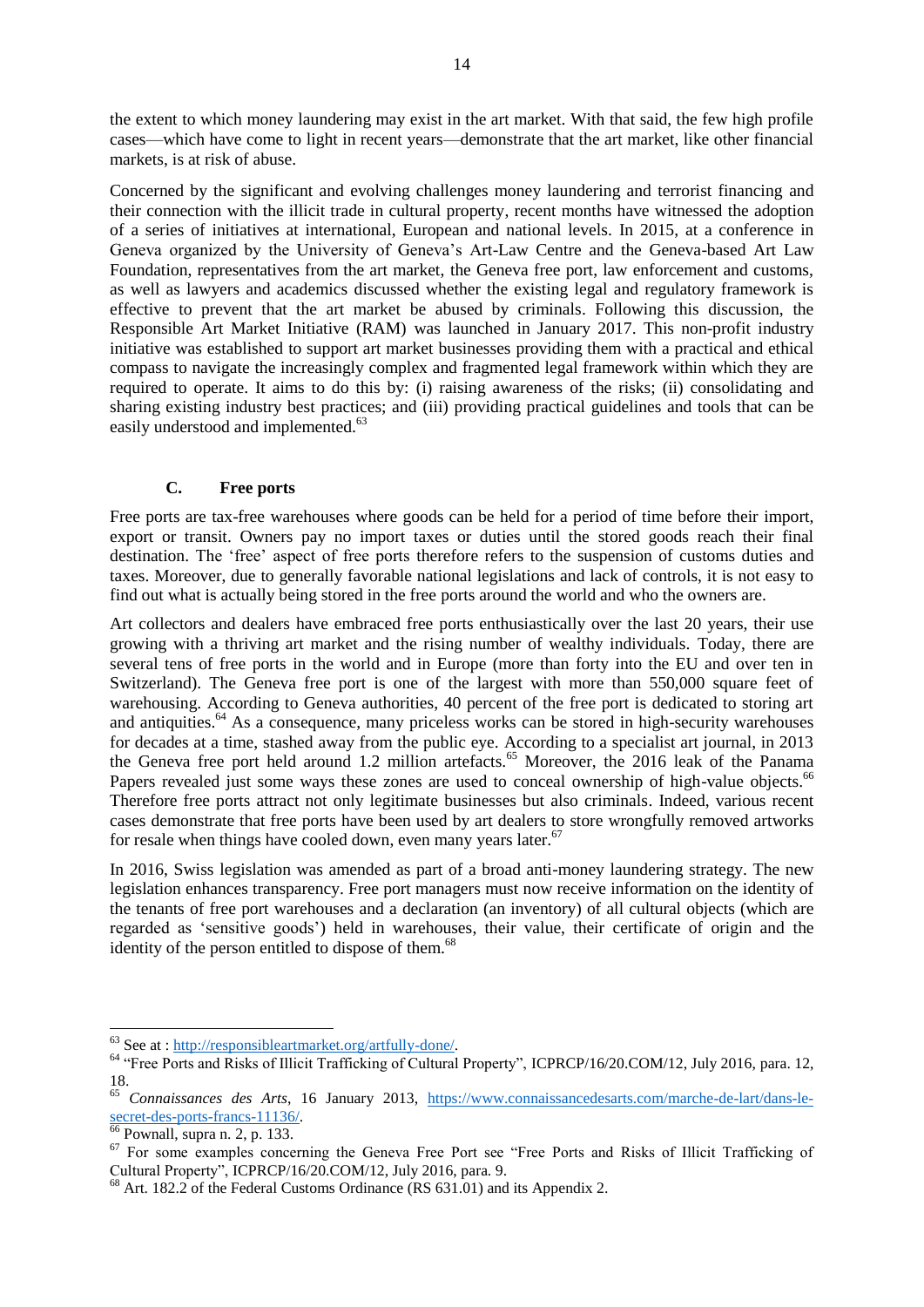#### **D. Sales on Internet**

<span id="page-14-0"></span>Although illicitly removed cultural objects are commonly sold through newspaper adverts, flea markets, antique shops and auction houses, they are also sold through online platforms. Indeed, countless artefacts are sold on the internet market, for instance on eBay or on the web sites of auction houses. According to the 2017 Hiscox Report, the value of the online market was US\$3.75 billion in 2016, and it is estimated to grow up to US\$ 9,14 billion in  $2021.^{69}$ 

<span id="page-14-1"></span>It is extremely difficult to control the online market because normally the items put on sale carry no documentation on provenance or find spot. In addition, the number of users is enormous, just as the volume of sales. For instance, eBay counts more than 162 million users and more than 800 million objects on sale. Another feature of the internet market that must be taken into account is that web platforms like eBay offer large quantities of small, low-priced items, whereas auction houses sell fewer objects for higher prices. This indicates that artefacts that previously would not be worth looting are now become profitable.<sup>70</sup> Moreover, the online market is deleterious because: (i) sales may occur very rapidly; (ii) buyers and sellers may remain anonymous; (iii) law-enforcement agencies are often unable to intervene because the seller, the buyer and the objects concerned are not located in the same jurisdiction; (iv) the low prices of many of the objects being sold are not enough to warrant serious attention from police forces. Therefore, when compared to the traditional physical market, the Internet market can be seen as a vehicle through which smugglers and bad faith possessors profit from the trafficking in stolen or looted artefacts. Various examples testify to this. The Nebuchadnezzar Larsa bricks were looted around 2003 in Iraq and started appearing for sale on eBay and other Internet sites in about 2005.<sup>71</sup> Another example related to Halaf terracotta figurines. Dating back to Neolithic times in Syria, these artefacts appear on eBay but also on the Emergency Red List of Syrian Cultural Objects at Risk of the International Council of Museums (ICOM).<sup>72</sup> Nevertheless, between November 2015 and February 2016, seven sellers based in the United Kingdom and elsewhere sold 60 figurines for the total sum of £6.099. $^{73}$ 

UNESCO has joined forces with INTERPOL and ICOM to fight the internet-based illicit trafficking in cultural property. These three organizations jointly developed a set of 'Basic Actions concerning Cultural Objects being offered for Sale over the Internet'. These Basic Actions encourage Internet sales platforms to post disclaimers advising prospective buyers to check and request a verification of the licit provenance of the object. Cooperation between internet sales platforms and national and international police forces and judicial authorities is also urged. In particular, national authorities are encouraged to establish specific agreements with the main Internet platforms and to deploy measures – investigation, seizure, prosecution, and restitution – when criminal activity occurs.

Furthermore, it is worth noting that a number of States have concluded agreements with eBay in order to fight against the illicit trafficking of cultural property. In France, eBay has built an interface that the Central Office on the Fight against the Illicit Trafficking of Cultural Property (OCBC) can use to search for stolen goods and artefacts which would be put up for sale online. Moreover, eBay regularly transfers data to the OCBC for deeper verifications. Agreements have also been concluded by eBay with Germany, Austria and Switzerland. In these countries, the sale of a cultural good is possible via the Internet platform if the seller could prove that the object is authentic and exported legally. In Italy, the Carabinieri-Cultural Heritage Protection Office collaborates with eBay in the sense that the latter gives access to the identities of online traders to the former.<sup>74</sup>

<sup>69</sup> Hiscox, *The Online Art Trade Report 2017*, 6, available at: [https://www.hiscox.co.uk/online-art-trade-report/.](https://www.hiscox.co.uk/online-art-trade-report/) 

<sup>70</sup> Brodie N., 'The Internet Market in Antiquities', in Desmarais F. (ed.), *Countering Illicit Traffic in Cultural Goods. The Global Challenge of Protecting the World's Heritage*, ICOM International Observatory on Illicit Traffic in Cultural Goods, 2015, pp. 11-20, p. 12.

<sup>71</sup> Ibid., p. 17.

 $72$  See at [http://icom.museum/resources/red-lists-database/red-list/syria/.](http://icom.museum/resources/red-lists-database/red-list/syria/)

<sup>&</sup>lt;sup>73</sup> Brodie N., 'eBaywatch (1)', available at: [http://www.marketmassdestruction.com/ebaywatch-1/.](http://www.marketmassdestruction.com/ebaywatch-1/)

<sup>74</sup> Planche E., 'Fighting against Illicit Trafficking of Cultural Goods on the Internet: UNESCO and Its Partners' Response', CITES World – Official Newsletter of the Parties, Issue No. 19, available at: [https://cites.org/eng/news/world/19/5.php.](https://cites.org/eng/news/world/19/5.php)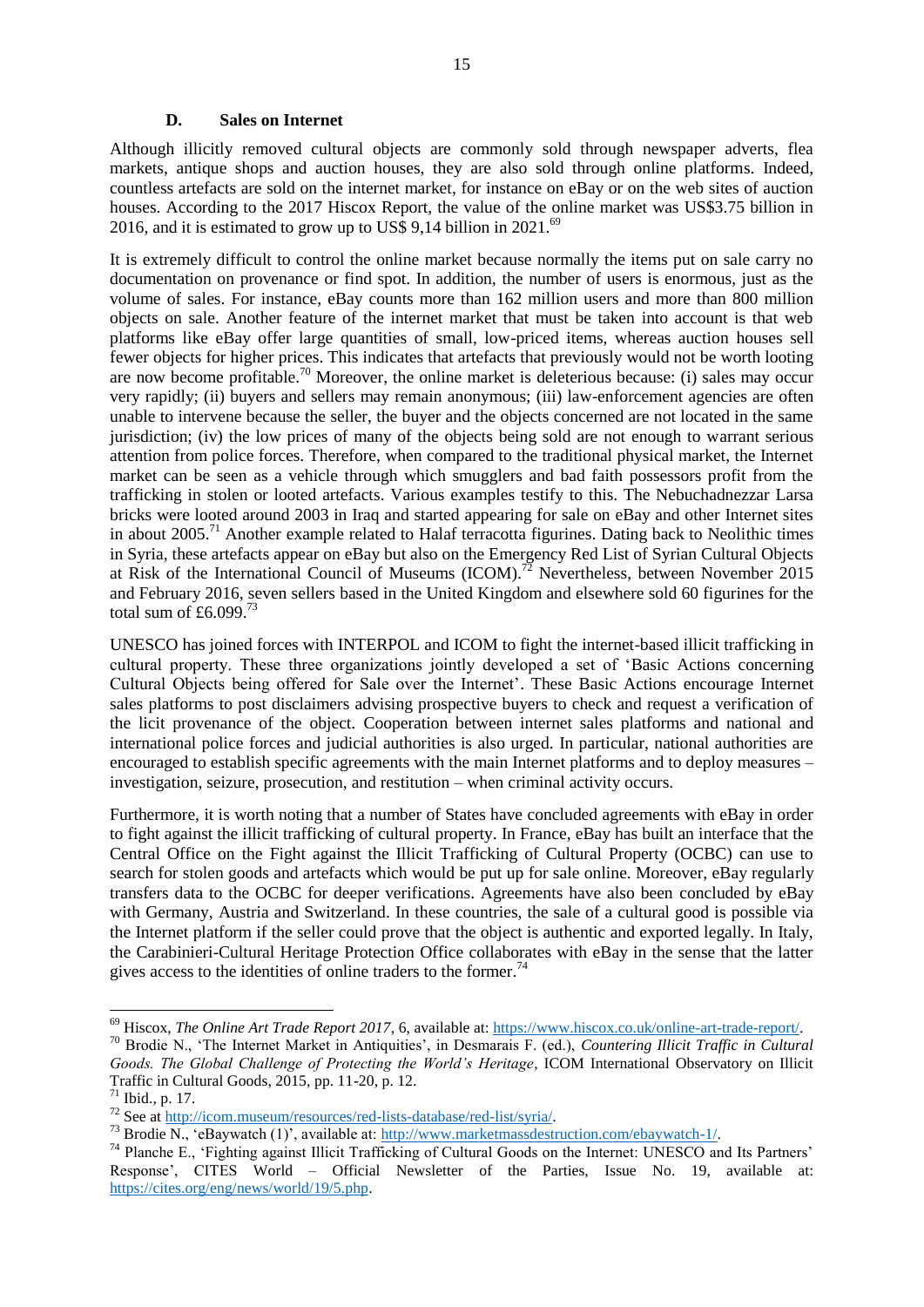# **E. Accountability of Art Market Professionals**

<span id="page-15-0"></span>In a number of States art market enterprises and professionals are required to comply with the standards set out in national laws and codes of ethics with respect to the different questions that are likely to arise when dealing with works of art. For instance, they are required to report suspicious offers, to take effective precautions against the entry of illicit antiquities into the market, and other due diligence duties. For instance, persons and companies active in the art trade may be required to check the provenance of the objects brought to them against the ICOM Red Lists or databases such as the Art Loss Register, establish the identity of the supplier or seller during initial contact; obtain a written declaration on the right to dispose of the cultural property from the supplier or seller. As an example, Article 7 of the Auction Law of Poly Auction provides that 'goods or property rights prohibited for sale by laws or administrative rules and regulations shall not be made objects of auction<sup>'. 75</sup>

The question of differing national laws has been dealt with already. Here we would like to focus on the role of codes of ethics. These soft law sources could be a useful source of standards of conduct for art market operators. However, these codes seem not to be numerous, are often vague or ambiguous, and are often neither adhered to nor enforced.<sup>76</sup> As a result, examples of dishonest and unethical conduct abound, while the best-informed buyers regularly and persistently ignore professional ethics. Moreover, compliance with these rules by auctioneers varies from State to State. This is most probably due to the presence or absence of external controls. For instance, in the United States there does not appear to be an appointed responsible monitoring body, whereas in Germany inspection and oversight is ensured, though to differing degrees, by State authorities.<sup>77</sup>

An example related to the market for Egyptian antiquities demonstrates that self-regulation might not work given that, where and that as long as there is profit in looting and in smuggling, there will always be somebody willing to run the risk of being caught. Within a larger criminal network, UK-based restorer Jonathan Tokeley-Parry disguised Egyptian artefacts as touristic souvenirs and forged documentation from the non-existent Thomas Alcock collection to facilitate their sale by US-based art dealer Frederick Schultz. When Tokeley-Parry was convicted of dishonest handling of antiquities and Schultz was convicted of conspiring to receive, possess and sell stolen property, it was alleged that the viability of the worldwide art market would be threatened. Yet sales of Egyptian antiquities at auction in the UK increased after Tokeley-Parry's conviction. By the same token, the US market for Egyptian relics increased greatly since the Arab Spring. This means that the evidence of massive looting in Egypt, the predominant lack of secure collecting histories, and the instructive lessons of simultaneous repatriations of illicit antiquities from the US to Egypt, did not persuade art traders that extra care should be used in dealing in Egyptian antiquities.

# **F. Tools to combat trafficking**

<span id="page-15-1"></span>The EU Commission cooperates closely with a number of organisations to strengthen the regulatory environment. These organisations include, in particular, the United Nations Educational, Scientific and Cultural Organisation (UNESCO), the International Criminal Police Organisation (INTERPOL), the International Council of Museums (ICOM), the World Customs Organisation (WCO), the International Institute for the Unification of Private Law (UNIDROIT), the United Nations Office for Drugs and Crime (UNODC) and the Council of Europe.

From this cooperation, initiatives to combat trafficking in cultural goods have successfully been established and developed. Also private initiatives to combat trafficking in cultural goods were

<sup>&</sup>lt;sup>75</sup> See at: [http://en.polypm.com.cn/english/index\\_en.php.](http://en.polypm.com.cn/english/index_en.php)

<sup>&</sup>lt;sup>76</sup> Gerstenblith P., 'Controlling the International Market in Antiquities: Reducing the Harm, Preserving the Past' (2007/2008) *Chicago Journal of International Law* 169-195, 192.

 $\gamma$ <sup>77</sup> Brodie, supra n. [70,](#page-14-1) 17-18.